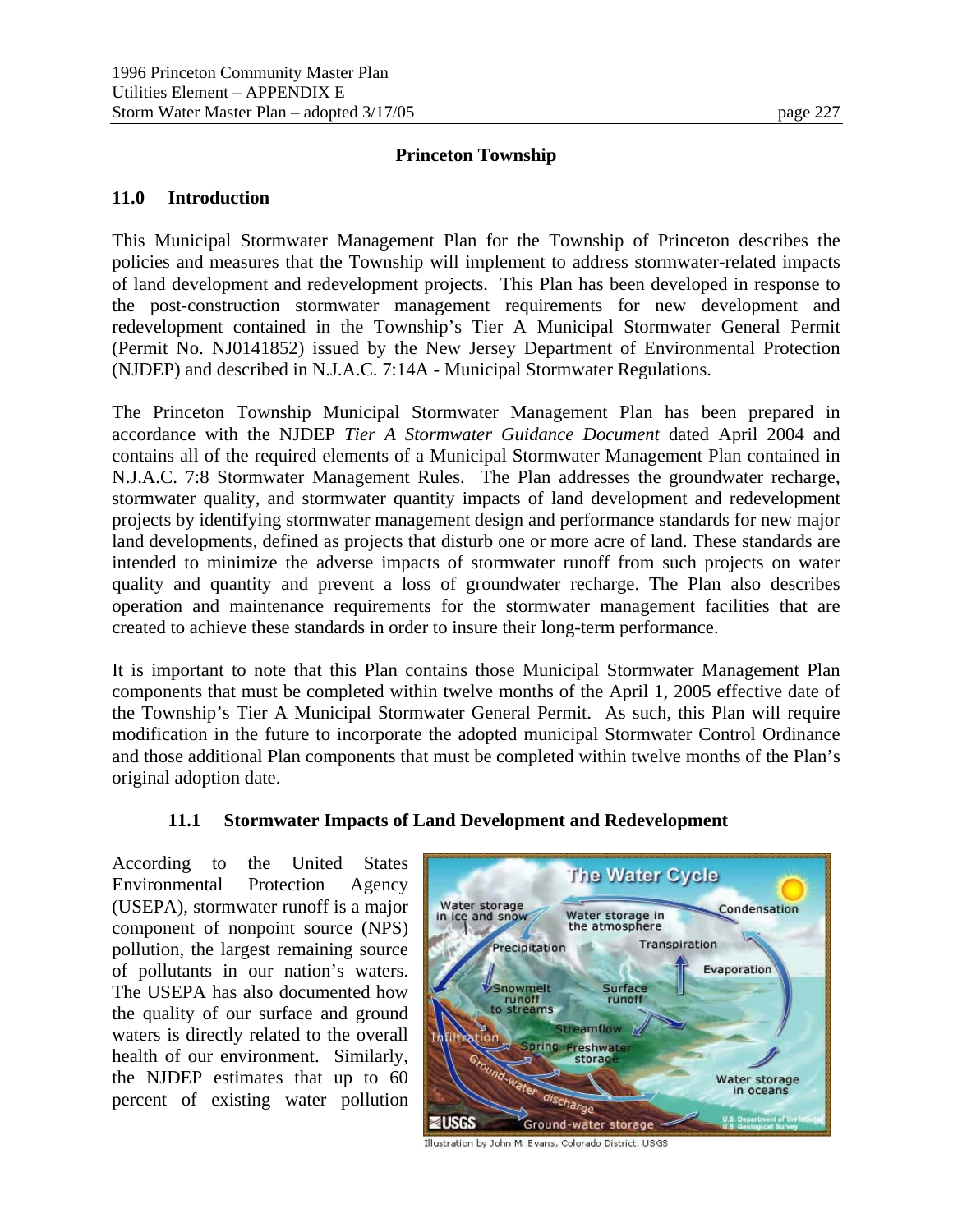problems are attributable to NPS pollution and, in particular, the pollutants in stormwater runoff. However, since these pollutants originate from numerous, diffuse sources and are conveyed by runoff from an entire drainage area or watershed, they can be difficult to identify, regulate, and treat.

In natural environments that are undisturbed by land development, precipitation that reaches the ground surface can follow a number of routes. If the surface is covered with vegetation, the majority of the precipitation is either intercepted by the surface vegetation or infiltrates into the soil. Intercepted precipitation can evaporate back into the atmosphere along with the precipitation that collects in depressions on the ground surface. Infiltrated precipitation can either be drawn up by the root systems of the surface vegetation and transpired back into the atmosphere or can move downward to the groundwater, thereby recharging this important resource. A smaller portion of the precipitation typically runs off the ground surface to downstream creeks, streams, and rivers. This process, known as the hydrologic or water cycle and illustrated in the above figure, generally functions in equilibrium, but is susceptible to changes in the cycle's various processes, most notably changes in the ground surface upon which the precipitation falls.

Since land development by its very nature alters the ground surface, it can dramatically impact the natural hydrologic cycle and cause severe stormwater impacts if it is not carefully planned, designed, constructed, and maintained. Land development typically replaces natural vegetation with lawns and impervious surfaces, thereby reducing the site's natural evaporation, transpiration and infiltration rates. Construction activities can compact the soil, further reducing its ability to infiltrate. These reductions increase the amount of stormwater runoff that flows across the ground surface and decrease the amount that recharges into the groundwater. Land development also typically connects the runoff from impervious surface directly to a constructed drainage system of gutters, channels, and storm sewers. These systems transport runoff more quickly than natural surfaces and conveyance systems. This, in turn, shortens the area's rainfall-runoff response time, causing flow in downstream waterways to peak faster and at greater rates than natural conditions. This combination of increased runoff volumes and greater runoff rates can create new and aggravate existing downstream flooding and erosion problems and increase the quantity of sediment both transported by and deposited in the waterway's channel. Filtration of runoff and removal of pollutants by natural surface and channel vegetation is also eliminated through the use of constructed drainage systems.

Coupled with increased surface flows, reduced base flows due to decreases in groundwater recharge can produce greater fluctuations between normal and storm flow rates in streams and rivers, which can further increase channel erosion. Reduced base flows can also negatively impact the hydrology of adjacent wetlands and the health of biological communities that depend on this source of water. Finally, erosion and sedimentation can destroy habitat from which some species cannot adapt.

In addition to surface runoff increases and the loss of groundwater, land development often results in the accumulation of pollutants on the land surface that can be mobilized by runoff and transport to streams. New impervious surfaces and cleared areas created by development can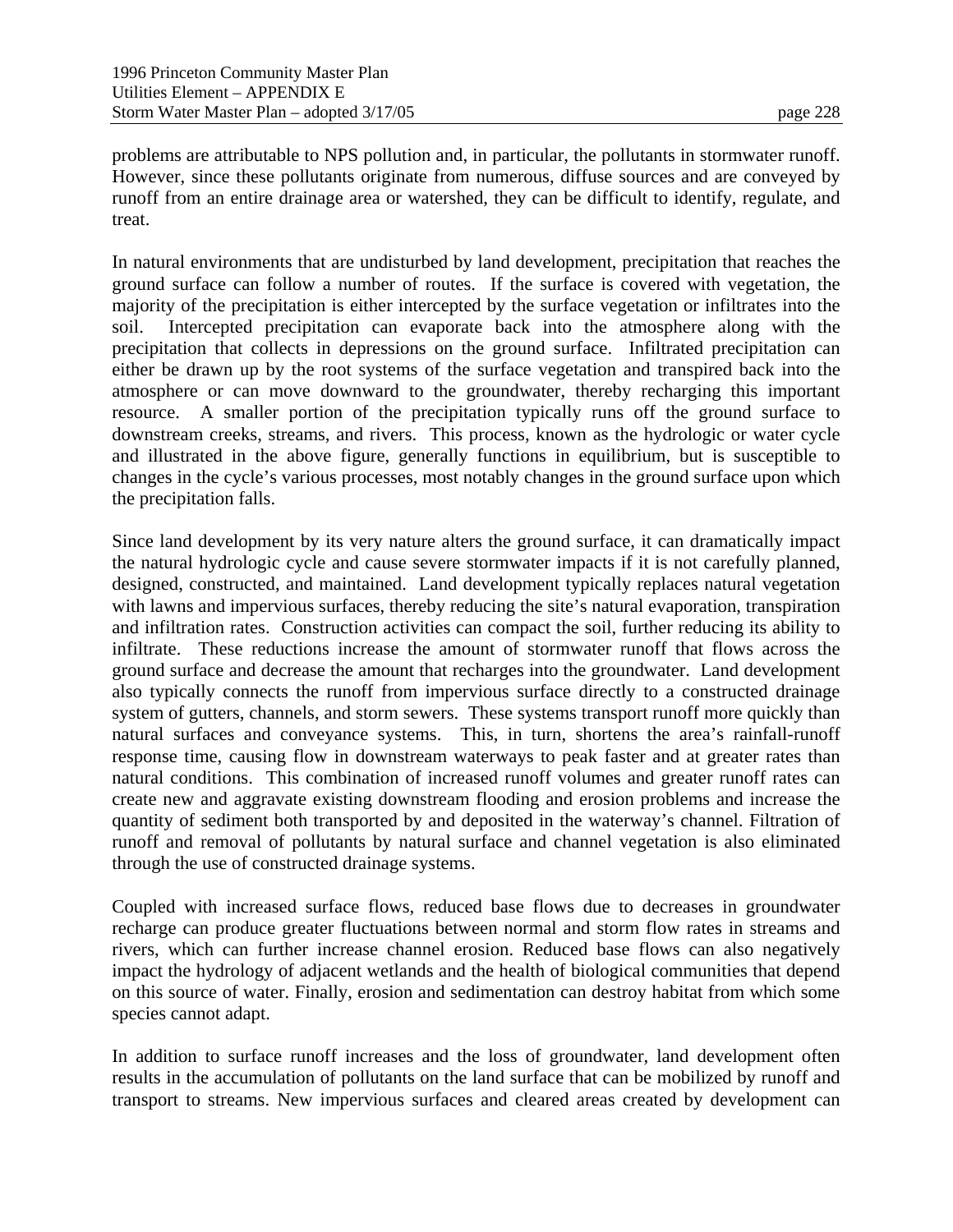accumulate a variety of pollutants from numerous sources, including the atmosphere, fertilizers, animal wastes, and leakage and wear from vehicles. These pollutants can include metals, suspended solids, hydrocarbons, pathogens, and nutrients which can adversely impact water quality and a wide range of important stream biota.

Land development can also adversely affect water quality and stream biota in more subtle ways. For example, stormwater falling on impervious surfaces or stored in detention or retention basins can become heated and raise the temperature of the downstream waterway, adversely affecting cold water fish species such as trout. Development can remove trees along stream banks that normally provide shading, stabilization, and leaf litter that falls into streams and becomes food for the aquatic community.

Finally, the pollution of surface waters and the depletion of groundwater caused by land development can impact both the quantity and quality of the drinking water supplies that are necessary to sustain existing populations and industries as well the recreational use of streams, rivers, and lakes.

## **11.2 NJDEP Municipal Stormwater Regulation Program**

In response to the adverse impacts of nonpoint source pollution, including those caused by uncontrolled land development, the United States Congress amended the 1972 Clean Water Act in 1987 to require management and control of these pollutant sources. As a result of this amendment, the USEPA expanded the National Pollutant Discharge Elimination System (NPDES) to include regulations for stormwater discharges. This included the issuance of a series of regulations culminating in the Phase II Storm Water Regulations in December 1999. Among other requirements, these regulations directed municipalities with separate storm sewer systems to develop programs to control the post-construction runoff from land development and redevelopment projects.

In response to these Phase II Regulations, the State of New Jersey, which administers the federal NPDES program through the State's own New Jersey Pollutant Discharge Elimination System (NJPDES), initiated the New Jersey Municipal Stormwater Regulation Program (NJAC 7:14A) in March 2004. This program, which is administered by the NJDEP, addresses pollutants entering the State's waters from stormwater systems operated by local, county, state, interstate, and federal government agencies. These systems are collectively referred to as Municipal Separate Storm Sewer Systems (MS4s). Under the Municipal Stormwater Regulation Program, stormwater discharges from MS4s are regulated through one of four general NJPDES Permits. These are the Tier A and Tier B Municipal Stormwater General Permits, the Public Complex Stormwater General Permit, and the Highway Agency Stormwater General Permit. Each General Permit includes a number of Statewide Basic Requirements (SBRs) that must be met by those authorized through the Permit to discharge stormwater from their MS4. Each SBR includes minimum performance standards, measurable goals, and implementation schedules. All New Jersey municipalities have been classified as either Tier A or Tier B municipalities depending upon such factors as total population and population density as determined in the 2000 United States Census.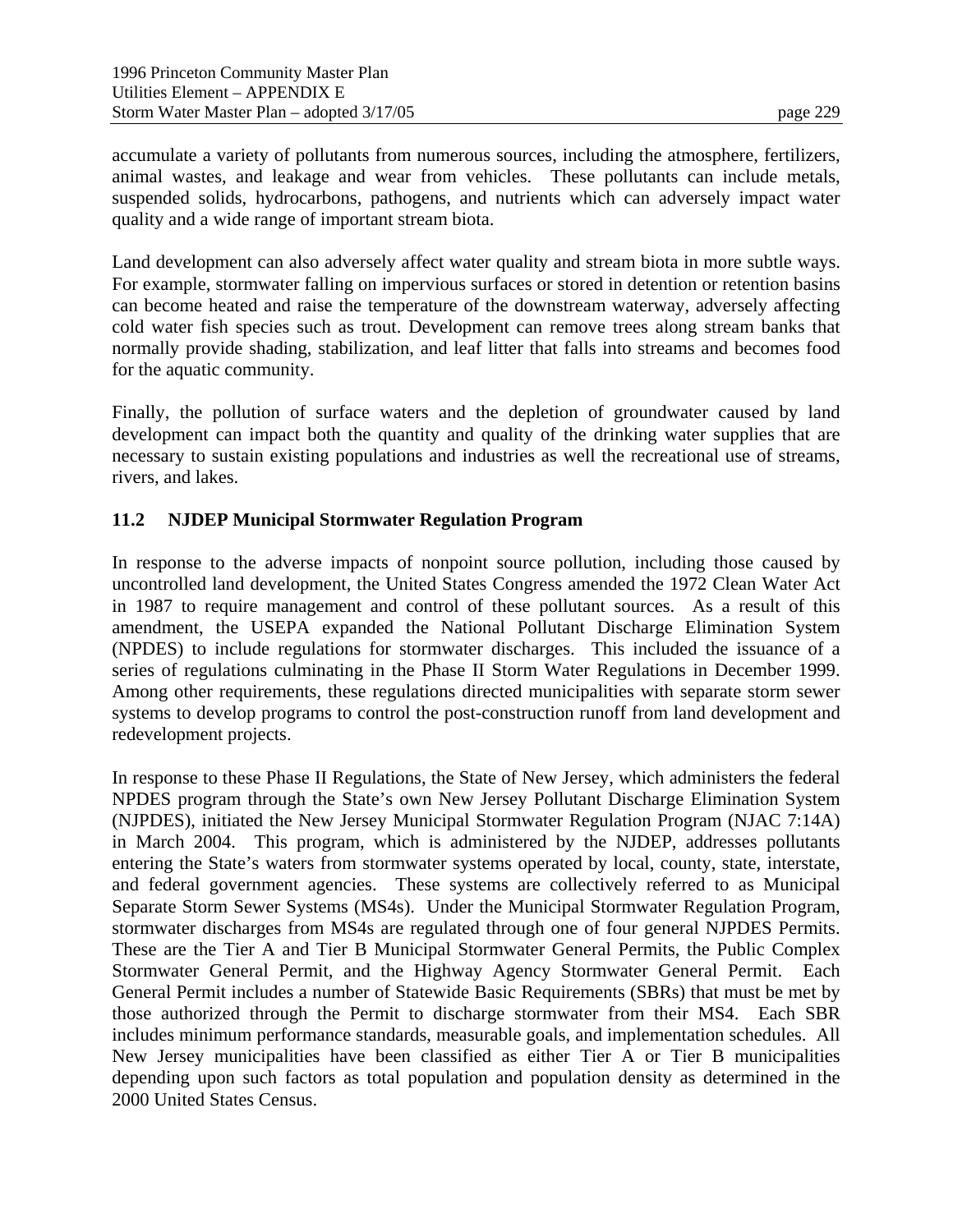Princeton Township has been designated by the NJDEP as a Tier A municipality. As such, the discharge of stormwater from the Township's storm sewer systems has been authorized under NJPDES Stormwater Tier A General Permit No. NJ0141852. A key component of the Post-Construction Stormwater Management SBR is the requirement that Princeton Township develop and adopt both a Municipal Stormwater Management Plan and implementing Stormwater Control Ordinance that addresses the impacts of major land developments on the quality and quantity of those storm sewer system discharges. This Plain represents Princeton Township's compliance with this General Permit SBR.

## **11.3 NJDEP Stormwater Management Rules**

Concurrently with the initiation of the Municipal Stormwater Regulation Program, the State of New Jersey also enacted major revisions to the New Jersey Stormwater Management Rules (NJAC 7:8). These revisions were the first major update to the State's Stormwater Management Rules since their original promulgation in 1983 and represented a fundamental change in the management of stormwater runoff in New Jersey. In addition, associated revisions were also enacted to portions of several related State regulations that involve stormwater management, including the Residential Site Improvement Standards (NJAC 5:21), the Freshwater Wetland Protection Act Rules (NJAC 7:7A), the Flood Hazard Area Control Act Rules (NJAC 7:13), the Watershed Management Rules (NJAC 7:15), and the New Jersey Dam Safety Standards (NJAC 7:20).

The new Stormwater Management Rules provide both a framework and incentives for managing runoff and resolving NPS impairment caused by land development. The Rules also establish a hierarchy for implementation of stormwater management measures at major land development projects, with initial reliance on nonstructural stormwater management measures (also known as low impact development techniques) to manage stormwater runoff before using more traditional structural measures. The Rules also establish runoff control performance standards for soil erosion and sediment control, groundwater recharge, water quality, and water quantity; establish Special Area Protection measures for pristine and exceptional value waters; provide regulatory consistency between local and State regulatory agencies; and provide maintenance and safety standards for stormwater management measures.

In Subchapter 4, the new Stormwater Management Rules specify the required goals and contents of a Municipal Stormwater Management Plan as well as the schedule for its adoption as part of a municipality's Master Plan. According to the Stormwater Management Rules and the Township's Tier A Stormwater General Permit, a first version of this Plan must be adopted within twelve months of the Township's April 1, 2004 effective date of General Permit authorization. In addition, the Stormwater Management Rules also contain the minimum technical and performance standards to be included in the implementing Stormwater Control Ordinance that is also required by the Township's Tier A Stormwater General Permit. According to both the Rules and the Township's General Permit, both the Stormwater Control Ordinance and the final version of the Plan must be adopted within twelve months of the Plan's original adoption date.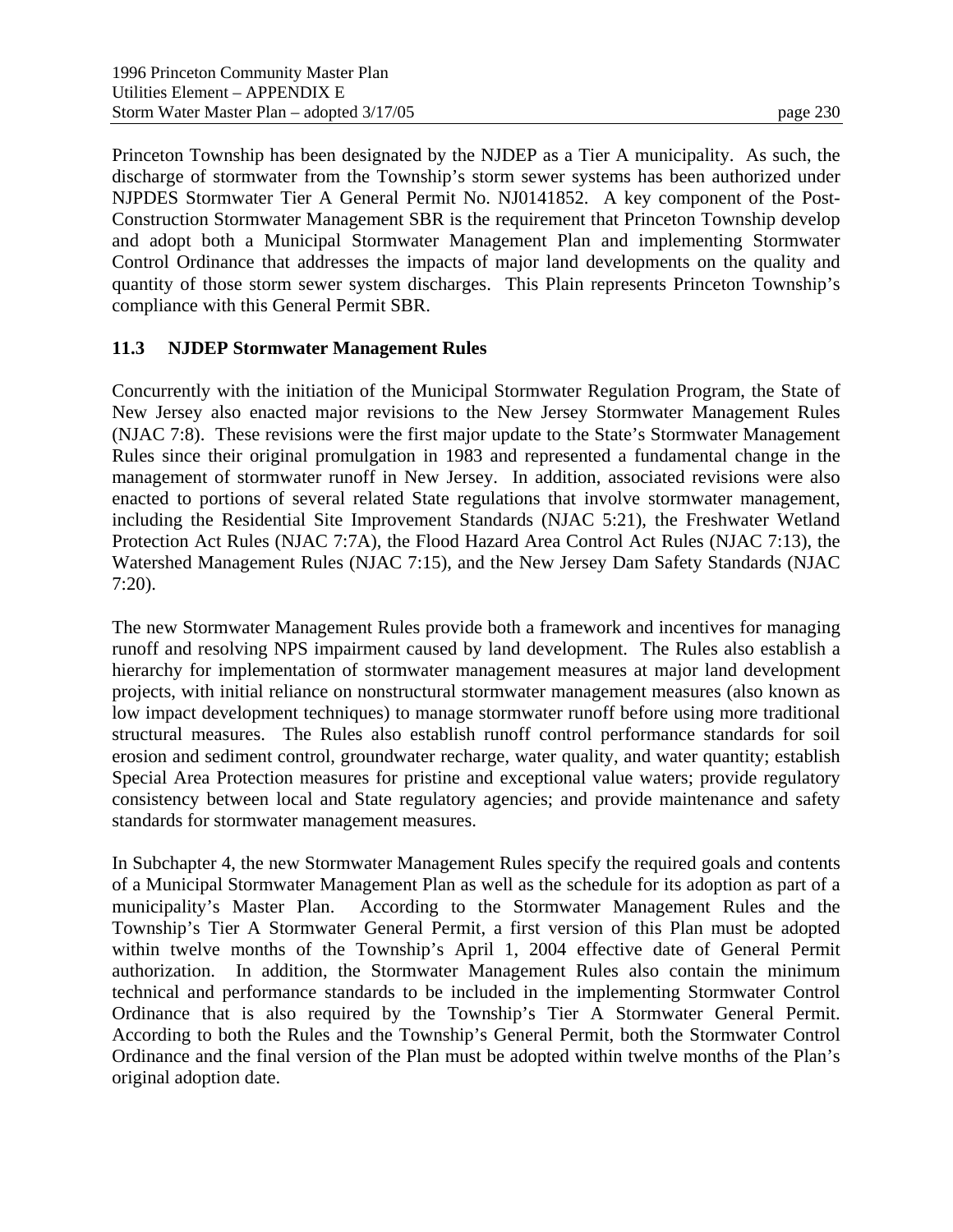The goals of the Township's Municipal Stormwater Management Plan are presented below.

# **12.0 Princeton Township Municipal Stormwater Management Plan Goals**

As required by the New Jersey Stormwater Management Rules at NJAC 7:8-4.2-c-1, the Princeton Township Municipal Stormwater Management Plan has been developed to achieve the following stormwater management planning goals:

- 1. Reduce flood damage, including damage to life and property.
- 2. Minimize, to the extent practical, any increase in stormwater runoff from any new development.
- 3. Reduce soil erosion from any development or construction project.
- 4. Assure the adequacy of existing and proposed culverts and bridges, and other in-stream structures.
- 5. Maintain groundwater recharge.
- 6. Prevent, to the greatest extent feasible, an increase in NPS pollution.
- 7. Maintain the integrity of stream channels for their biological functions, as well as for drainage.
- 8. Minimize pollutants in stormwater runoff from new and existing development in order to restore, enhance and maintain the chemical, physical, and biological integrity of the waters of the State, to protect public health, to safeguard fish and aquatic life and scenic and ecological values, and to enhance the domestic, municipal, recreational, industrial and other uses of water.
- 9. Protect public safety through the proper design and operation of stormwater management basins.

In addition, the Township's Land Use Code at Section 10B-227 – Surface Water Drainage requires the following:

 A proposed development shall, in accordance with this section and with applicable stream and flood plain encroachment laws and ordinances, be designed so as to provide for proper surface water management through a system of controlled drainage that, wherever practicable, preserves existing natural drainage patterns and wetlands and enhances groundwater recharge areas and that protects other properties and existing natural and artificial drainage features from the adverse effects of flooding, erosion and the depositing of silt, gravel or stone.

Further, the Township's Flood Damage Prevention Ordinance has the following goals:

- 1. Protect human life and health.
- 2. Minimize expenditure of public money for costly flood control projects.
- 3. Minimize the need for rescue and relief efforts associated with flooding and generally undertaken at the expense of the general public.
- 4. Minimize prolonged business interruptions.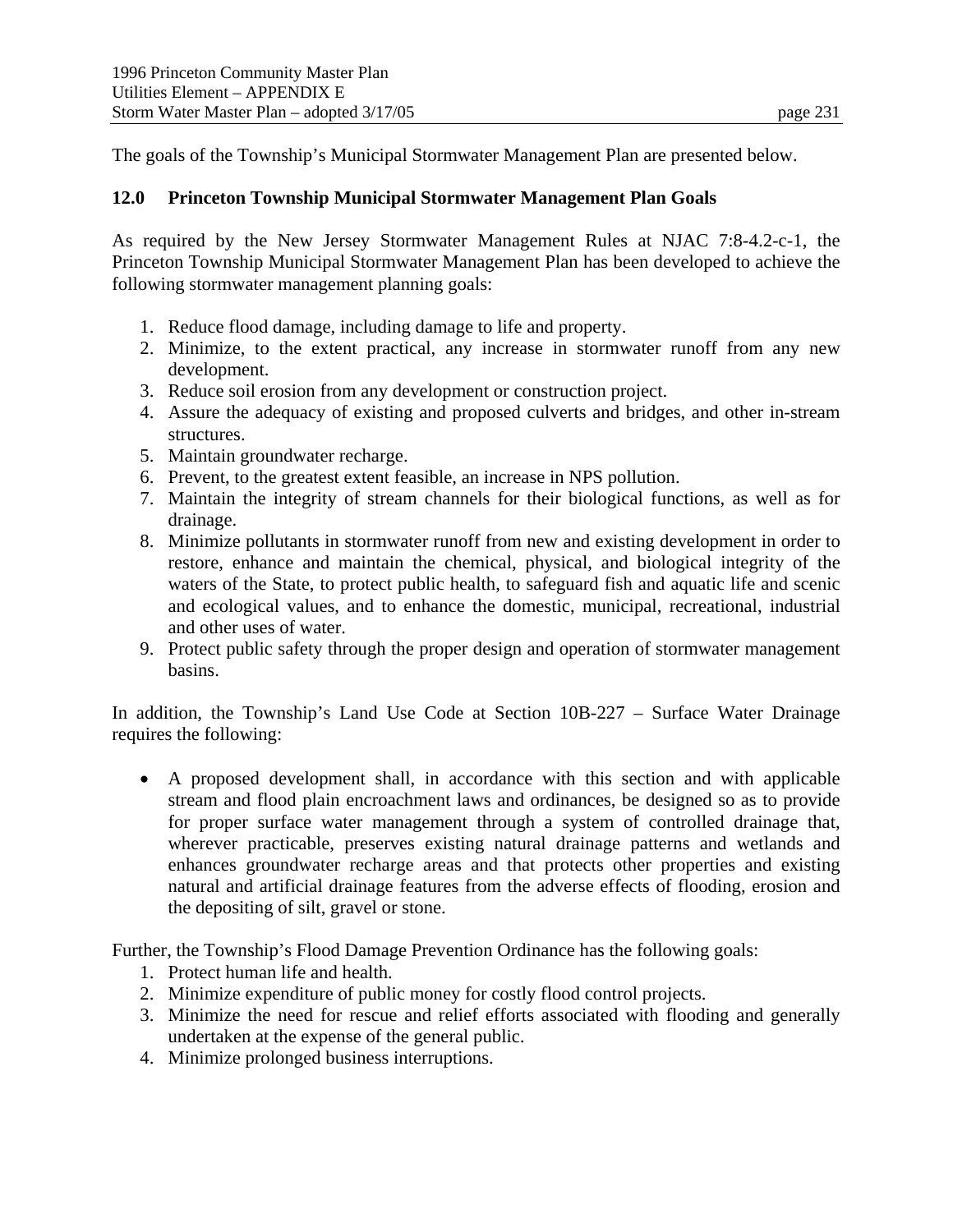- 6. Help maintain a stable tax base by providing for the second use and development of areas of special flood hazard so as to minimize future flood blight areas.
- 7. Insure that potential buyers are notified that property is in an area of special flood hazard.
- 8. Ensure that those who occupy the areas of special flood hazard assume the responsibility for their actions.

Finally, the Princeton Regional Planning Board's stormwater control policy states:

- 1. Promote an integrated approach to regional stormwater management that addresses both water quality and quantity in the Township.
- 2. Design detention basins to fit into the natural terrain and preserve or reforest vegetation where appropriate in the Township.
- 3. Detention basins should be designed utilizing techniques that minimize disturbance and the size of the basin such as diversion of flow, compensation, and alternative quality measures.
- 4. Control both stormwater quality and quantity in the Borough where feasible.

To achieve all of the above goals, the Princeton Township Municipal Stormwater Management Plan outlines specific stormwater design and performance standards for major land development and redevelopment projects. Preventative and corrective maintenance strategies are included in the plan to ensure long-term effectiveness of stormwater management facilities. The plan also outlines safety standards for stormwater infrastructure to protect public safety.

# **13.0 Township Description**

The Township of Princeton covers an area of 16.25 square miles in central New Jersey. It is located in northern Mercer County and surrounds the 1.85 square mile area of the Borough of Princeton. While the two municipalities are completely separate political entities, a close governmental relationship exists between them. In addition to the Princeton Regional Board, which oversees both municipalities, and a joint Environmental Commission, Princeton Township and Borough jointly provide community recreational facilities including a large pool complex, tennis and paddle tennis courts, athletic playing fields and various parks and playgrounds. According to the 2000 U.S. Census, the population of Princeton Township was 16,027. The Township boundary is identified on the USGS Map - Figure C9.

In general, Princeton Township is an open, semi-wooded residential community of substantial homes and is an example of sound suburban development. There is also one shopping center, several other shopping areas of smaller size, some office research and services areas, and a large amount of preserved open space. A substantial portion of Princeton University lies within the Township, along with the Institute for Advanced Study. Other well-known educational institutions within the Township include the American Boychoir School, the Hun School, the Princeton Day School, and the Stuart Country Day School of the Sacred Heart.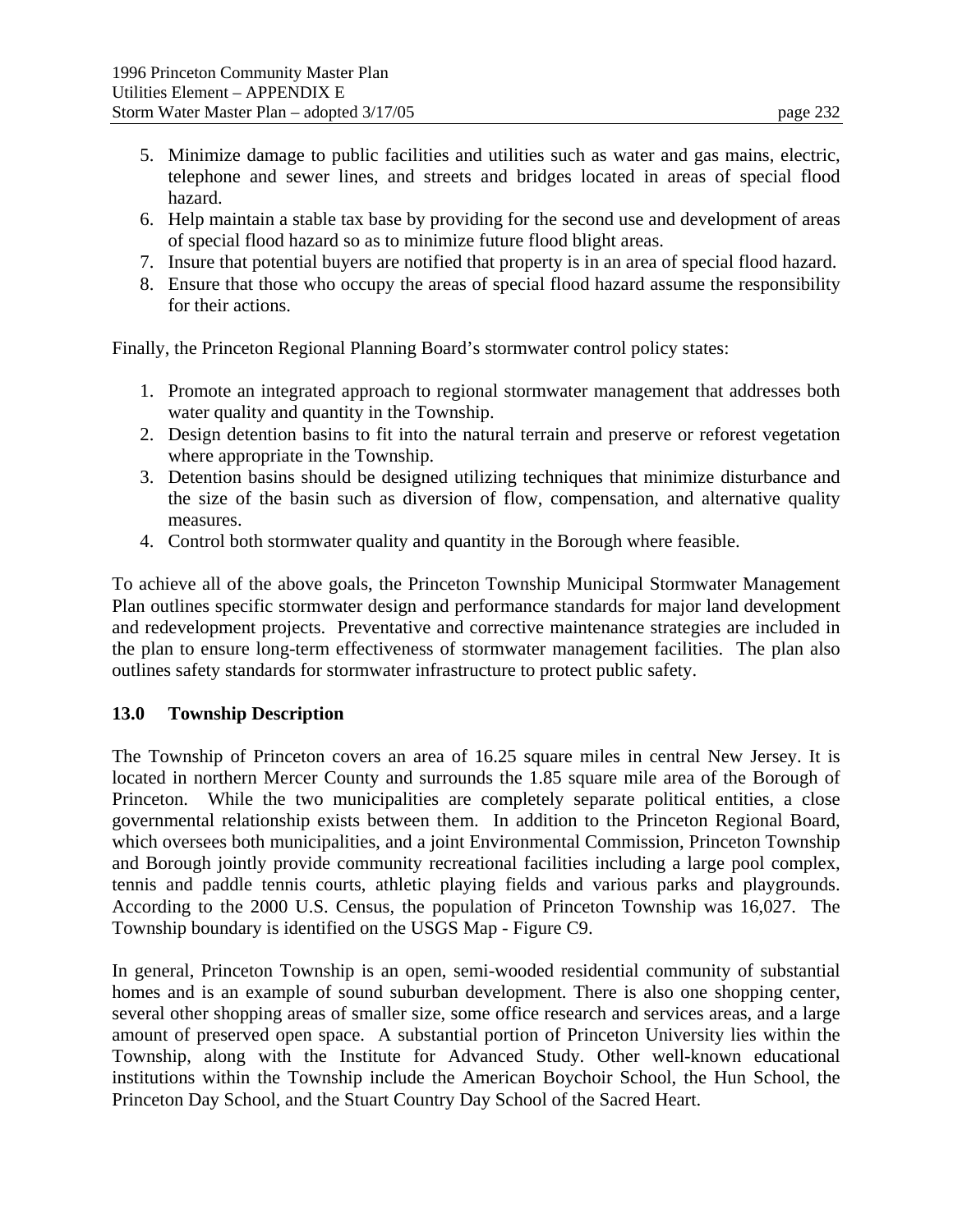While there are no interstate highways within the Township, U.S. Highway Route 206 crosses the Township in a generally north-south direction and State Highway Route 27 extends from Princeton Borough across the eastern portion of the Township. In addition to Routes 206 and 27, which are maintained by the New Jersey Department of Transportation (NJDOT), portions of Mercer County Routes 533, 583, 604, 605, and 629 are located in the Township. These highways and County roadways and their associated stormwater conveyance systems are covered under NJPDES Highway Agency Stormwater General Permits issued to the NJDOT and Mercer County, respectively. As such, stormwater runoff from these systems is not covered under this Plan and the systems are not the responsibility of Princeton Township to operate and maintain. All roadways in Princeton Township are shown on Figure C10.

As part of the New Jersey State Planning Commission's Cross Acceptance process of the proposed State Development and Redevelopment Plan, Princeton Township would include Planning Areas 2, 3, and 5. In addition, a portion of the Township is proposed for inclusion with Princeton Borough as a Designated Regional Center. These proposals, however, are subject to final approval by the Commission.

Presently, the majority of Princeton Township is zoned for residential use. Minimum residential lot sizes range from 6,500 square feet in the R-9 Zone to 4 acres in the R-A Zone. The remaining portions of the Township include Business, Professional Office, Shopping Center, Educational, Office Research, Service, and Hospital Districts. Copies of the Township's official Zoning Map are available from the Princeton Regional Planning Board and the Princeton Township Engineer's Office.

It should be noted that Princeton Township presently regulates the quality and quantity of stormwater runoff from land developments through the Surface Water Drainage requirements in its Land Use Code.

# **13.1 Environmental and Water Resources**

### **13.1.1 Environmental Resources**

**Open Space -** Based on data obtained from the Princeton Regional Planning Board, approximately 2,782 acres or approximately 27% of Princeton Township are preserved as public or private open space. This includes golf courses, state, county, and Township-owned land, and private land that is restricted.

**Contaminated Sites –** According to the NJDEP, there are presently 21 sites with on-site sources of contamination in Princeton Township. These sites were identified from the NJDEP's *Known Contaminated Sites in New Jersey* report last updated in 2001. The *Known Contaminated Sites in New Jersey* report is a listing of sites by municipality where contamination of soil and/or ground water is confirmed at levels greater than the applicable cleanup criteria or standards. According to the NJDEP, remedial activities at these sites are either required, underway or have been completed. There are three sites where remedial activities have been completed in the Township. However, while no further NJDEP action is required, engineering and/or institutional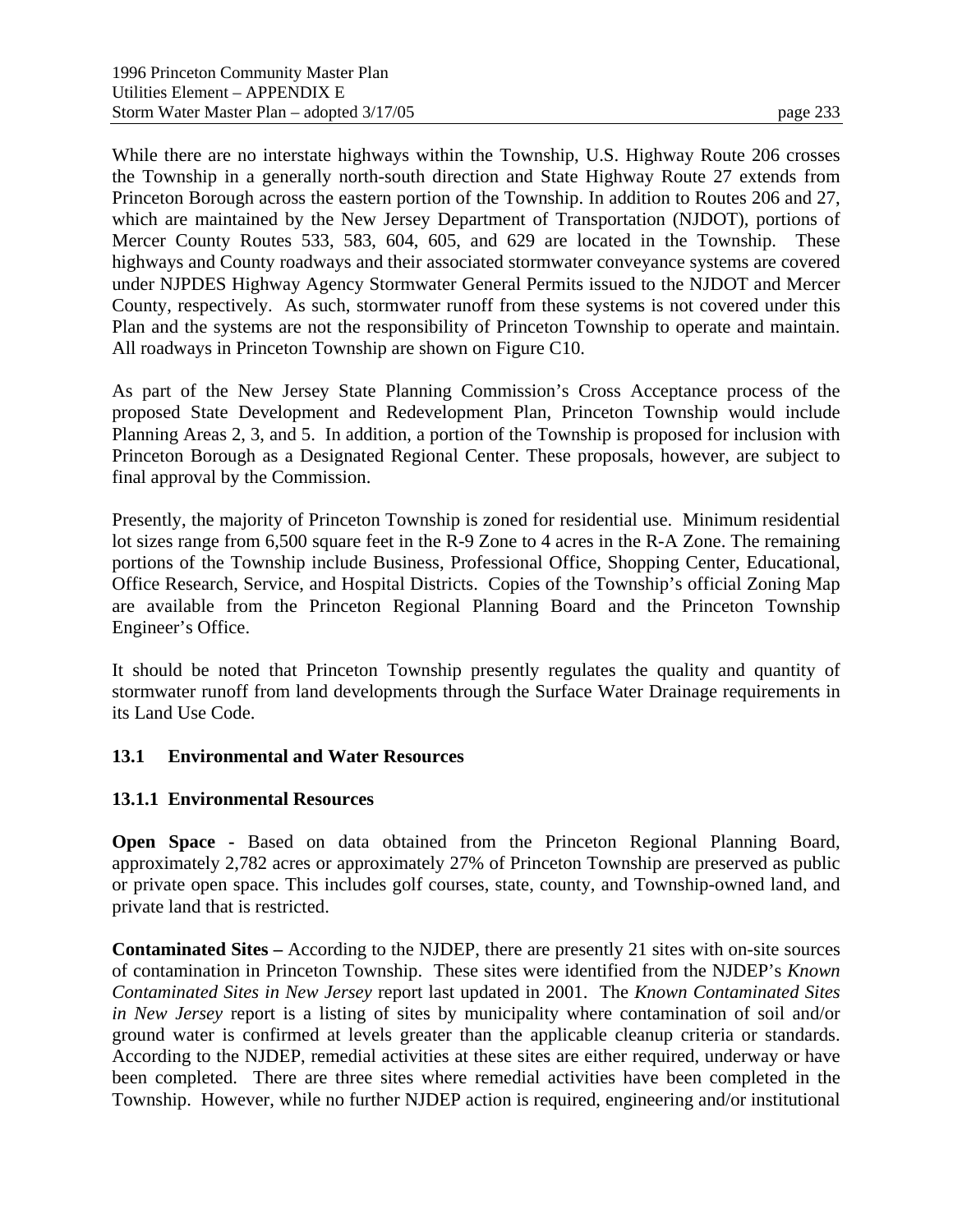controls remain in place at these sites to address soil and ground water contamination. All three sites Classification Exception Areas (CEAs) as a result of groundwater contamination levels exceeding existing NJDEP Groundwater Quality Standards.

It is important that the precise location, contaminants, case status, and required remedial activities at these sites be determined before specific stormwater management measures are proposed for any land development projects in their vicinity since they may impact measure selection, design, and maintenance.

**Wellhead Protection Areas -** There are nine existing Public Community Water Supply (PCWS) wells located within Princeton Township. All of these PCWS wells are owned by the Elizabethtown Water Company. The New Jersey Geological Survey (NJGS) has delineated Wellhead Protection Areas (WHPAs) for each of these PCWS wells. As described below, a WHPA is a calculated area around a production well that defines the portion of an aquifer that contributes water to a well over a specified time interval. The locations of the delineated Wellhead Protection Areas for the nine PCWS are shown on Figure C11.

A WHPA is divided into three sequential tiers based on the Time of Travel (TOT) to a production well. TOT is the time it takes for a given particle of groundwater to flow to a pumping well. It is directly related to the distance the groundwater must travel to arrive at the well once well pumping starts. For a given TOT, the distance will vary from well to well depending on the rate of pumping and aquifer characteristics. WHPA Tier 1 is derived from a 2- Year TOT and is based on findings that bacteria have polluted wells and viruses have survived in groundwater for up to 270 days. WHPA Tier 2, derived from a 5-year TOT, is based on the lag time of a pollution plume caused by adsorption/desorption, the variable rate of pollutant travel, and the acceleration of groundwater once it comes close to a pumping well. WHPA Tier 3 is derived from a 12-year TOT, and is established to provide sufficient time so that monitoring and cleanup of a potential pollution source or release can be completed before contamination reaches a pumping well. All three WHPA Tiers are defined using line boundaries and polygon areas generated with the ARC/INFO Geographic Information System.

**Groundwater Recharge -** A map of the various annual groundwater recharge rates in Princeton Township are depicted in Figure C12. As can be seen in the Figure, the annual recharge rates in Princeton Township range from essentially no recharge to an annual rate of approximately 23 inches per year. These annual recharge rates were obtained from the New Jersey Geological Survey (NJGS) and are based on *New Jersey Geological Survey Report GSR-32 – A Method for Evaluating Ground-Water-Recharge Areas in New Jersey*. These rates are presented as guidance for identifying both general groundwater recharge rates and areas for potential recharge measures and are not intended for design purposes.

**Geology -** According to the *Soil Survey of Mercer County* prepared by the USDA Natural Resources Conservation Service and the New Jersey Agricultural Experiment Station, there are four major soil associations within Princeton Township, all of which are found in the Northern Piedmont. Soils of the Neshaminy-Mount Lucas-Lehigh association predominate in the northern portion of the Township. These soils are mainly deep, well drained to somewhat poorly drained,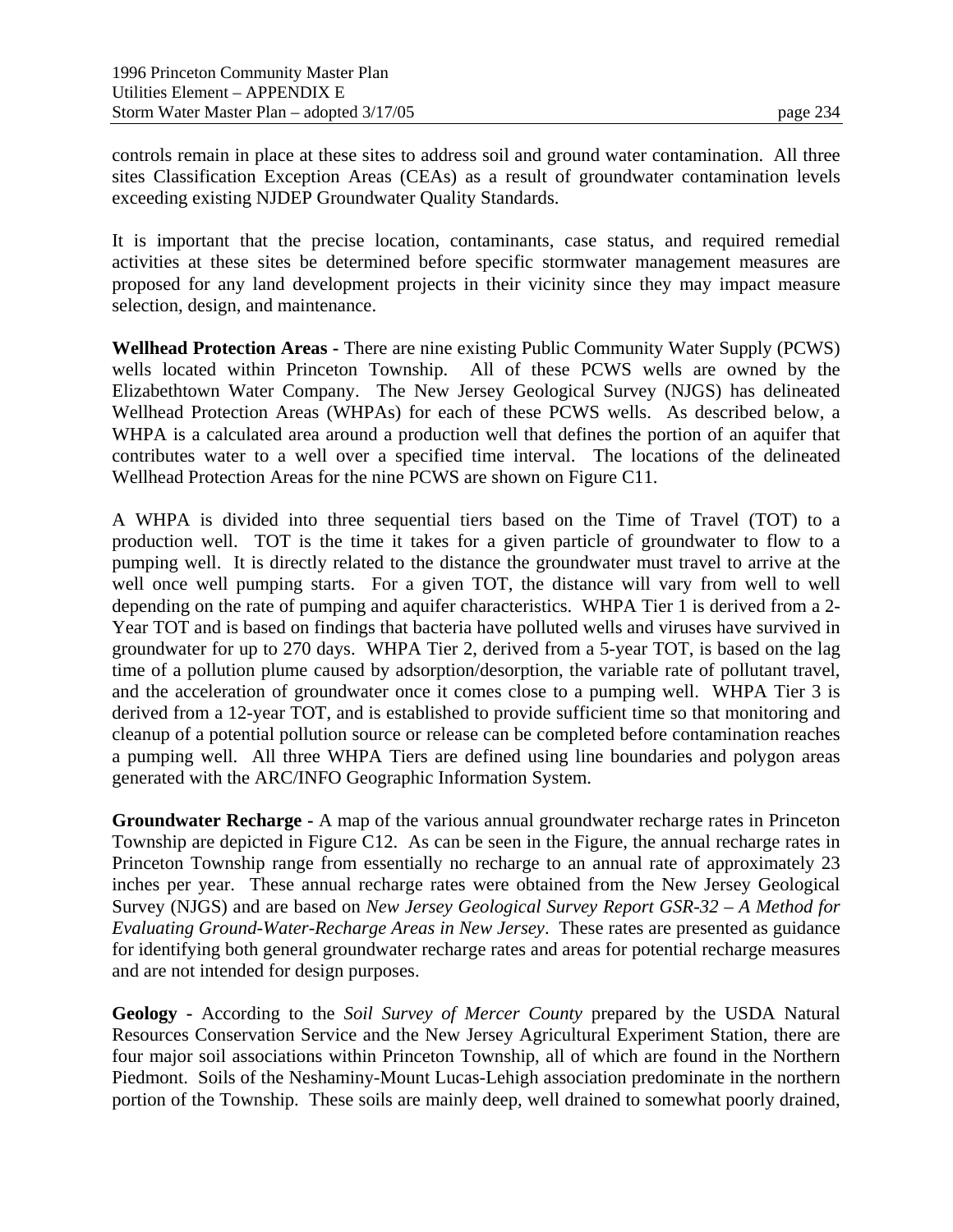moderately sloping to steep, stony soils that a silty subsoil over diabase. Soils of the Quakertown-Chalfont-Doylestown association predominate in the central portion of the Township. These soils are moderately deep to deep, well drained to poorly drained, nearly level to moderately steep soils that have a silty subsoil over mainly sandstone and argillite but with areas of red shale and siltstone. Soils of the Bucks-Penn-Readington association are located in a relatively narrow area between the two associations described above. These soils are moderately deep and shallow, well drained and moderately well-drained, gently undulating or gently sloping soils that have a silty subsoil over red shale or siltstone. Finally, the southern portion of the Township has predominately soils of the Birdsboro-Rowland-Bowmansville association. These soils are mainly deep, well drained, nearly level to gently sloping soils that have a silty or loamy subsoil on high stream terraces or are moderately well drained to poorly drained soils on flood plains of the Stony Brook and Millstone River.

A map of these four major soil associations can be found in the *Soil Survey of Mercer County*.

**Steep Slopes –** Based upon an analysis of topographic mapping of the Township, steep slopes exist at multiple locations throughout Princeton Township. Steep slopes are generally considered in two categories. Slopes in excess of 25% present serious limitations for development, often requiring extensive and costly engineering and construction efforts. Development on slopes in excess of 15% can degrade the environment if not properly managed. The locations of such slope areas are shown on Figure C13. Typically, the effects of steep slopes must be carefully considered in the selection of appropriate stormwater management measures for land developments.

### **13.1.2 Water Resources**

**Wetlands -** Based on the National Wetland Inventory prepared by U.S. Fish and Wildlife Service and the NJDEP Wetlands Inventory for Mercer County, there are approximately 1,698 acres of freshwater wetlands within Princeton Township. The locations of these wetlands are shown on Figure C14.

**Waterways –** A plan of the waterways in Princeton Township as delineated by the U.S. Geological Survey (USGS) is shown on Figure C15 in Appendix C. In addition, streams are delineated by the USDA Natural Resources Conservation Service (NRCS) in the Soil Survey of Mercer County. Finally, the Township's *Flood Mitigation Plan* contains additional figures that depict the major waterways within Princeton Township. None of the waterways within the Township are classified as Category One (C1) waters by the New Jersey Surface Water Quality Standards.

**Watersheds –** According to the NJDEP and USGS, portions of five major watersheds are located within Princeton Township. The Hydrologic Unit Code 14 (HUC14) of each of these watersheds is shown on Figure 15. These HUC14 watersheds are listed in the Table below.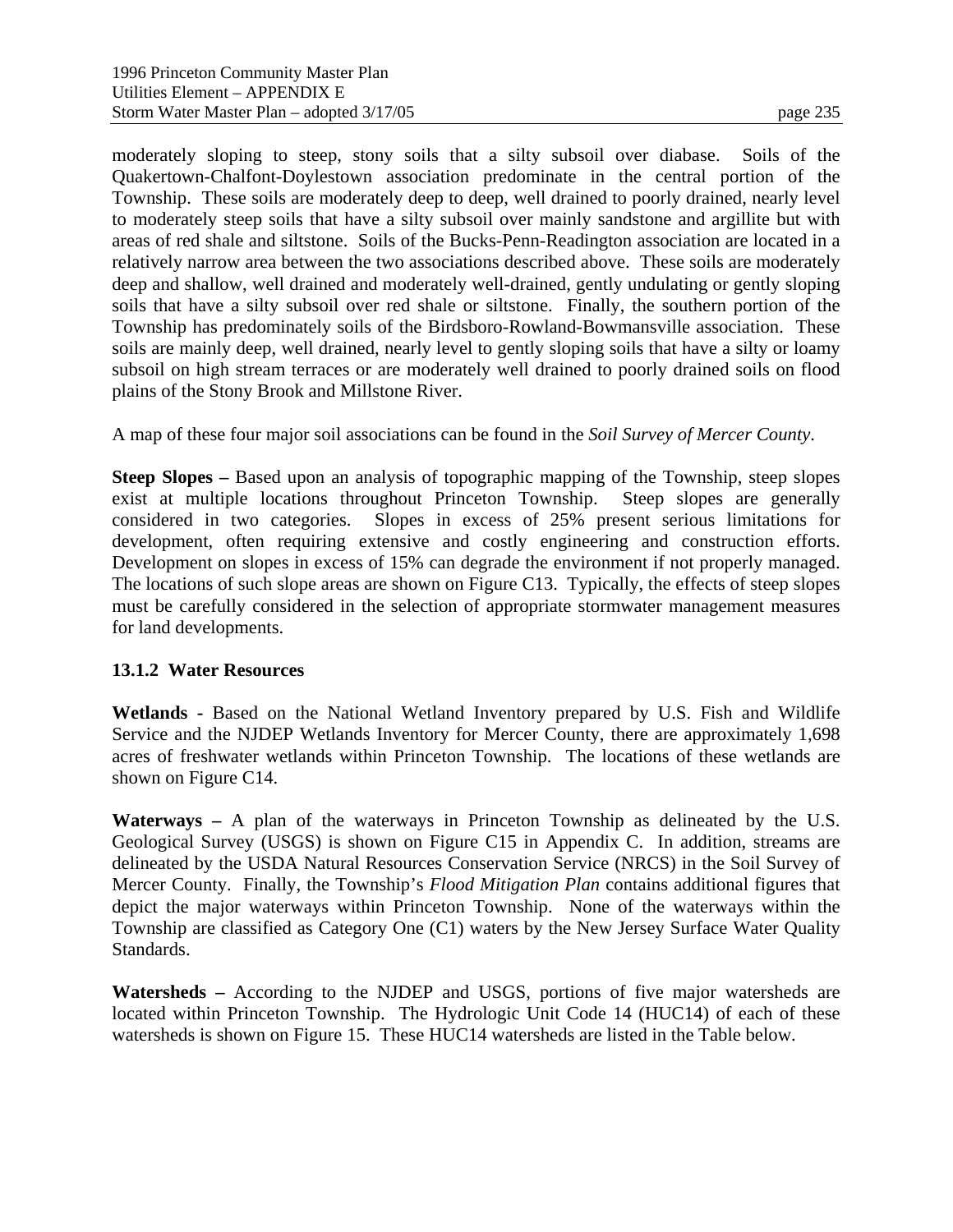| HUC <sub>14</sub> | Waterway               | <b>Description</b>                      |
|-------------------|------------------------|-----------------------------------------|
| 02030105090060    | <b>Stony Brook</b>     | From Route 206 to Provinceline Road     |
| 02030105090070    | <b>Stony Brook</b>     | From Harrison Street to Route 206       |
| 02030105110020    | Millstone River        | From Heathcote Brook to Harrison Street |
| 02030105110030    | <b>Millstone River</b> | From Bedens Brook to Heathcote Brook    |
| 02030105110050    | Bedens Brook           | <b>Below Provinceline Road</b>          |

## **HUC14 Watersheds in Princeton Township**

In addition, a portion of the Delaware and Raritan Canal runs through Princeton Township. As such, both Review Zones A and B of the Delaware and Raritan Canal Commission (DRCC) extend into Princeton Township. Therefore, the DRCC must review all stormwater measures proposed for land development projects located within the Township. Figure C16 identifies the DRCC Regulatory Review Zones within and adjacent to the Township.

Finally, the Township's *Flood Mitigation Plan* contains additional figures that depict the major watersheds within Princeton Township.

**Current Waterway Health –** The NJDEP has established the Ambient Biomonitoring Network (AMNET) to document the health of the state's waterways. There are over 800 AMNET sites throughout the state of New Jersey. These sites are sampled for benthic macroinvertebrates by NJDEP on a five-year cycle. Streams are classified as non-impaired, moderately impaired, or severely impaired based on the AMNET data. The data is used to generate a New Jersey Impairment Score (NJIS), which is based on a number of biometrics related to benthic macroinvertebrate community dynamics.

According to the AMNET data, NJDEP has classified both the Stony Brook, which borders the Township to the west, and the Millstone River, which borders the Township to the south, as moderately impaired. The five tributaries that flow through the Township to these waterways are also classified by the NJDEP as moderately impaired. In addition to the AMNET data, the NJDEP and other regulatory agencies collect water chemistry data on the streams in the state. These data show that the instream concentrations of various pollutants in the Stony Brook and Carnegie Lake exceed the State's criteria. As a result, these waters are considered impaired and the NJDEP is required to develop Total Maximum Daily Loads (TMDLs) for these pollutants.

A TMDL is the amount of a particular pollutant that can be assimilated by a waterbody without causing its water quality standards to be exceeded or one or more of its designated uses to be interfered with. The TMDL is allocated, along with a margin of safety, to the various sources of the pollutant, including point sources such as wastewater discharges and nonpoint sources, which include runoff from agricultural, commercial, industrial, and residential areas. Provisions may also be made for future sources in the form of reserve capacity. An implementation plan is developed to identify how the various sources will be reduced to the designated allocations. Implementation strategies may include improved stormwater treatment plants, adoption of stormwater control ordinances, reforestation of stream corridors, retrofitting of existing stormwater systems, and other structural and nonstructural stormwater management measures.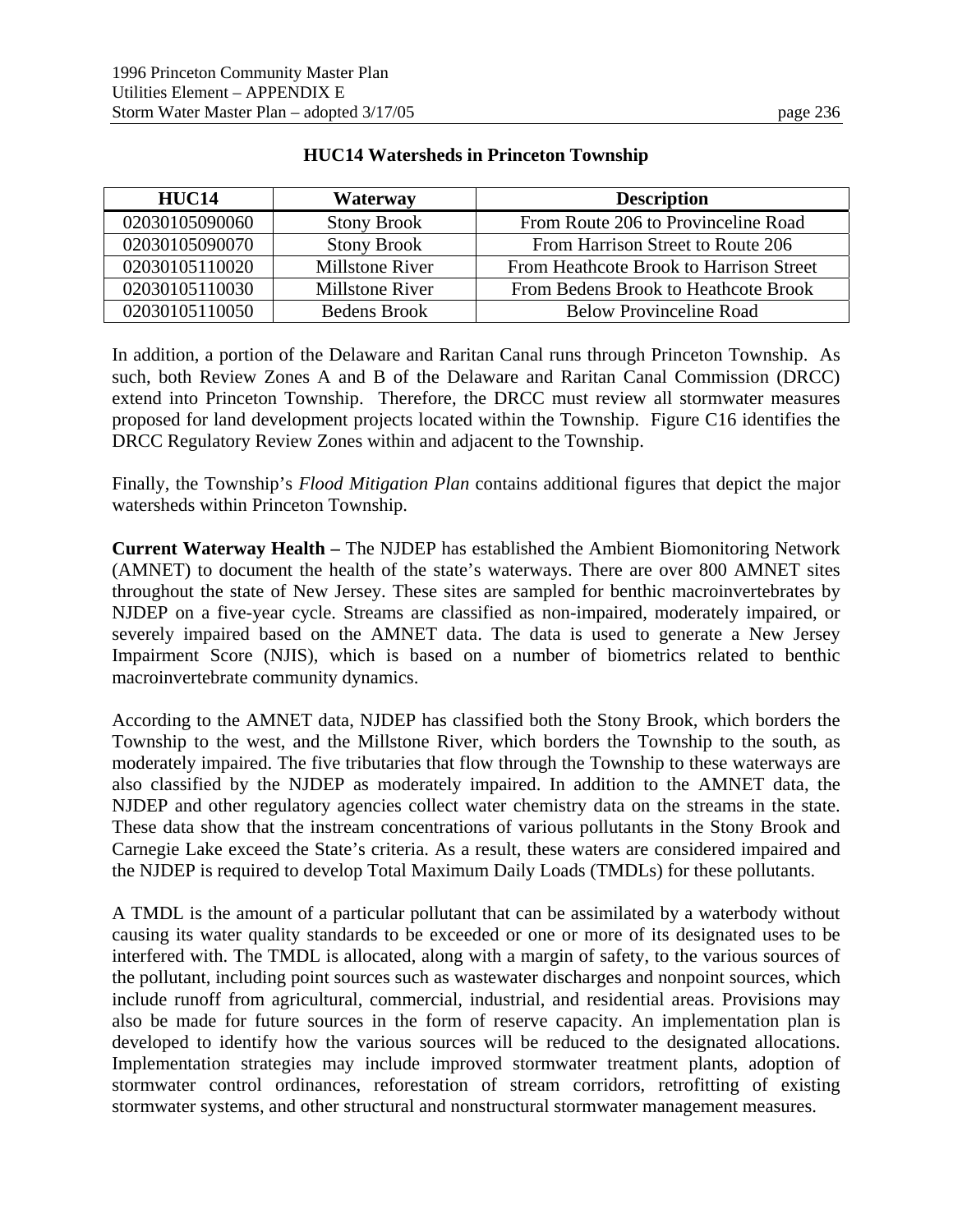The New Jersey Integrated Water Quality Monitoring and Assessment Report (305(b) and 303(d)) (Integrated List) is a valuable source of water quality information. The Integrated List must be prepared biennially by NJDEP as required under the federal Clean Water Act. This combined report presents the extent to which New Jersey waters are attaining water quality standards and identifies waters that are impaired. NJDEP must prepare TMDLs for all waters on Sublist 5 of the Integrated List, which constitutes the list of waters impaired or threatened by pollutants in the State of New Jersey. The Integrated List identifies the following impairments for streams in and around Princeton Township:

- **Carnegie Lake Fish Mercury.** The water quality standard for mercury is not attained based on data collected by the NJDEP Clean Lakes and the NJDEP Fish Tissue Monitoring. As such, Carnegie Lake will require a TMDL for this pollutant. Insufficient data was available to determine whether attainment of the phosphorus standard was achieved in the lake.
- **Millstone River at Route 27 in Princeton.** Insufficient data was available to determine whether attainment of the benthic macroinvertebrates standard was achieved.
- **Stony Brook** 
	- o **At Princeton Fecal coliform, Phosphorus, pH, Total Suspended Solids, and Arsenic.** The water quality standards for fecal coliform, phosphorus, pH, total suspended solids, and arsenic are not attained based on data collected by the NJDEP and USGS. As such, a TMDL will be required for these pollutants. The Stony Brook had insufficient data to determine whether attainment of the cadmium and mercury standards was achieved. In April 2003 TMDLs for fecal coliform impairment for forty-eight streams in the Raritan Water Region were proposed. The TMDLs included this segment of the Stony Brook and recommended that sites within the watershed be prioritized for funding of agricultural BMPs, investigation into goose management programs, and the Phase II stormwater program. The TMDL has been established, but has not been formally approved by the USEPA.
	- o **At Province Line Road in Princeton Benthic Macroinvertebrates.** Benthic macroinvertebrates are threatened or impaired based on data collected by NJDEP AMNET. As such, a TMDL will be required.
	- o **At Route 206 in Princeton Benthic Macroinvertebrates.** Benthic macroinvertebrates are threatened or impaired based on data collected by NJDEP AMNET. As such, a TMDL will be required.

# **13.2 Current Waterway Flooding and Erosion**

Comprehensive descriptions and mapping of the current erosion and flooding problems throughout the Township are contained in the Township's *Flood Mitigation Plan*, which was developed by the Princeton Township Flood Control Committee with assistance by the Natural Resources Conservation Service. By reference, this important document is made part of the Princeton Township Municipal Stormwater Plan.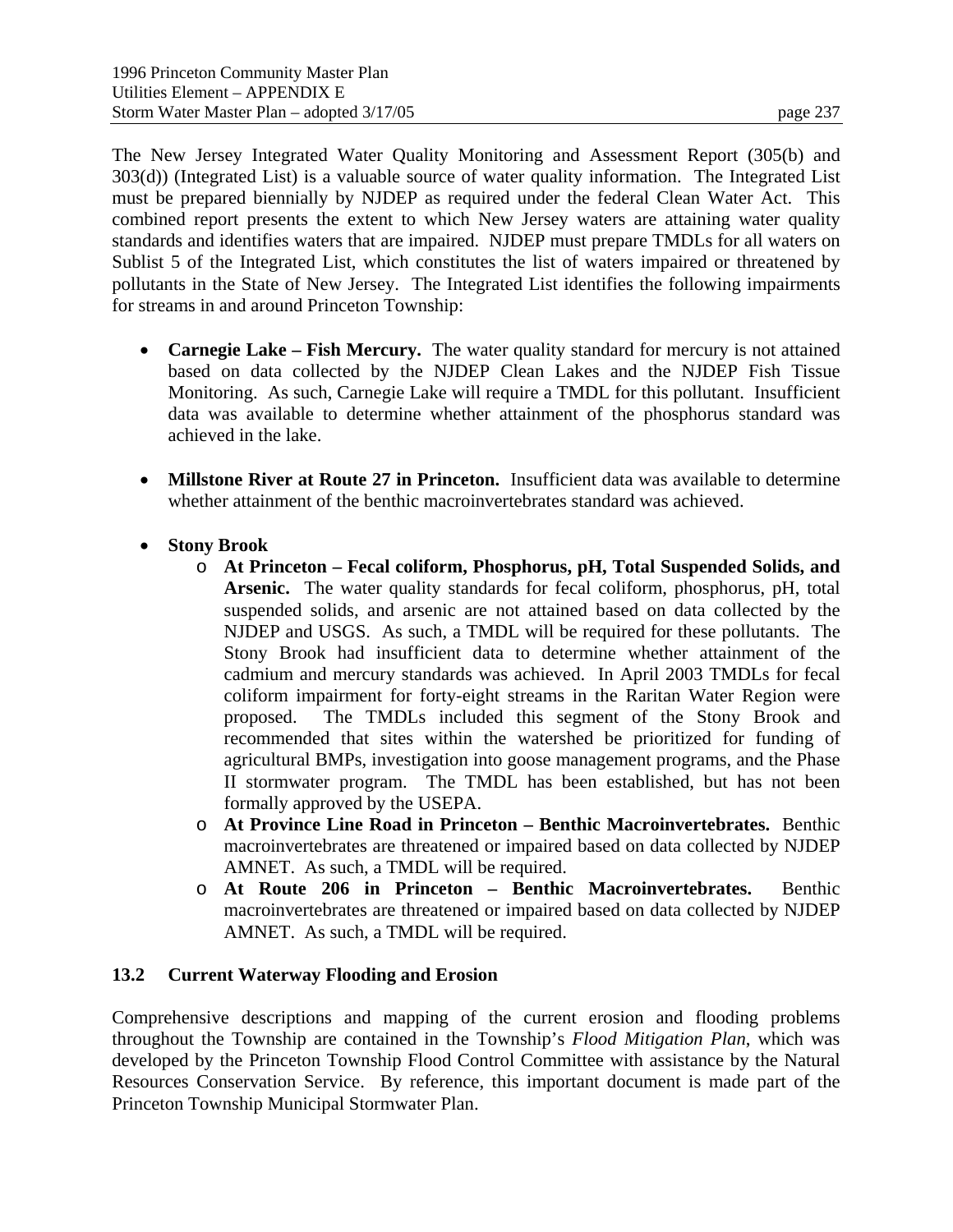## **14.0 Design and Performance Standards**

In accordance with the requirements of the New Jersey Stormwater Management Rules (NJAC 7:8), major land developments within Princeton Township will be required to meet specific stormwater design and performance standards. These standards will be applied to these developments through the forthcoming Stormwater Control Ordinance that will be developed and adopted by the Township following the adoption of this Municipal Stormwater Management Plan. Summaries of these design and performance standards are presented below.

It is important to note that any major residential land development proposed subject to review and approval by Princeton Township will also be reviewed in accordance with the stormwater management requirements of the New Jersey Residential Site Improvement Standards (NJAC 5:21). These standards may be supplemented where permitted by additional stormwater design and performance standards developed by the Township. In addition, any application for a new agricultural development that meets the definition of major development shall be submitted to the Mercer County Soil Conservation District for review and approval in accordance with the requirements of this section and the *Standards for Soil Erosion and Sediment Control in New Jersey.*

## **14.1 General Design and Performance Standards**

In accordance with the requirements of Subchapter 5 of the Stormwater Management Rules, stormwater management measures for major land developments in Princeton Township will be designed to meet the following design and performance standards. Complete details of each standard can be found in Subchapter 5 of the New Jersey Stormwater Management Rules.

- **Soil Erosion and Sediment Control** All major developments shall meet the requirements of the *Soil Erosion and Sediment Control Standards for New Jersey*. Princeton Township presently has review authority for compliance with these standards in accordance with the delegated authority policies of the Mercer County Soil Conservation District.
- **Groundwater Recharge** Unless otherwise exempted by the Stormwater Management Rules, all major developments must either maintain 100% of the development site's predeveloped annual groundwater recharge under post-developed site conditions or infiltrate the runoff increase between pre- to post-developed site conditions for a 2-Year, 24-hour III storm. Compliance with this standard must consider certain designated redevelopment areas and any WHPAs and known contaminated sites within the Township.
- **Stormwater Quality** All major developments must reduce the total suspended solids (TSS) load in the development site's post-construction runoff by a minimum of 80%. In addition, the post-construction nutrient load from the site must be reduced by the maximum extent feasible. Additional stormwater quality requirements are described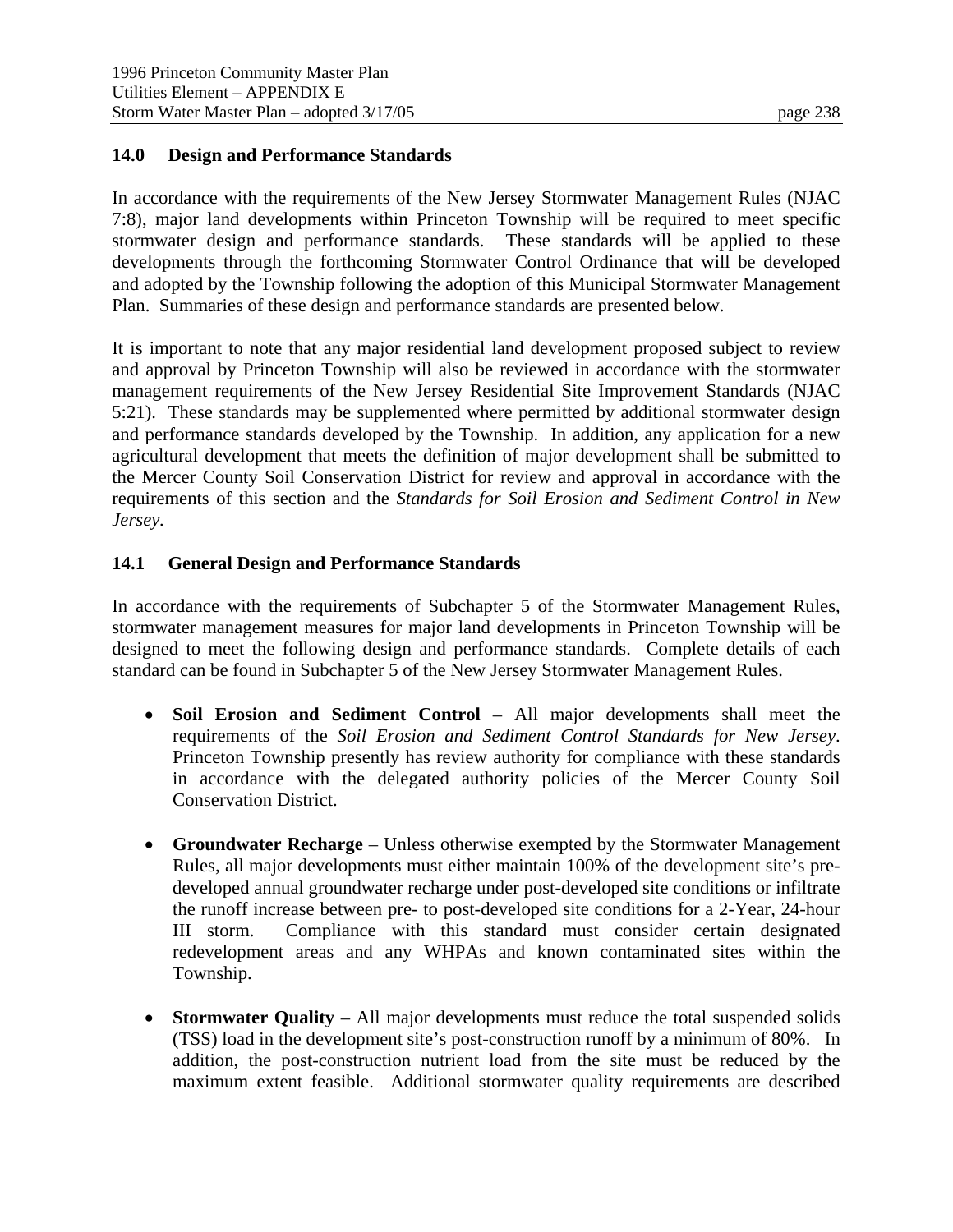below for land developments that drain to a Category One watercourse or its mapped tributaries.

- **Stormwater Quantity** All major developments must demonstrate compliance with one of three alternative stormwater quantity requirements for the 2, 10, and 100-Year storm events. These alternatives are: 1) preservation of existing development site runoff volumes and rates, 2) preservation of existing downstream peak runoff rates under full watershed development, or 3) reduction in existing site peak runoff rates by 50%, 25%, and 20%, respectively.
- **Nonstructural Stormwater Management -** Compliance with the groundwater recharge and stormwater quality and quantity standards described above must be achieved through the use of nonstructural stormwater management measures to the maximum extent feasible. If the standards cannot be met through the exclusive use of nonstructural measures, then structural stormwater management measure shall be utilized to complete compliance.
- **Special Water Resource Protection Areas**  All major developments must maintain a 300-foot buffer measured from the top of bank of all Category One watercourses, as designated by the NJDEP, and their tributaries, as mapped by the USGS and the Soil Survey of Mercer County. At the present time, there are no NJDEP designated Category One watercourses within Princeton Township. As such, this requirement will apply to any waterway within the Township designated as a Category One watercourse by the NJDEP in the future.
- **Threatened and Endangered Species Searches** All major developments subject to review by NJDEP's Land Use Regulation Program must conduct a Threatened and Endangered Species search using the Natural Heritage Database.

# **14.2 Exemption and Waiver Criteria**

In addition to the design and performance standards described above, the New Jersey Stormwater Management Rules contain both exemption and waiver criteria for each standard. These criteria are presented in Subchapter 5 of the Stormwater Management Rules. Princeton Township will utilize these criteria in the development of its Stormwater Control Ordinance. In addition, the Township will develop a Mitigation Plan in accordance with Subchapter 4 of the Stormwater Management Rules in order to grant necessary waivers from the design and performance standards on a case-by-case basis. Development of this Mitigation Plan will be done concurrently with the development of the Township's Stormwater Control Ordinance.

Finally, in accordance with Section 2.5 of Subchapter 2 of the Stormwater Management Rules, Princeton Township has the ability to petition the NJDEP for an exemption from any of the design and performance standards presented in Subchapter 5 of the Rules provided that such exemption will not result in an increase in flood damage, water pollution, threats to biological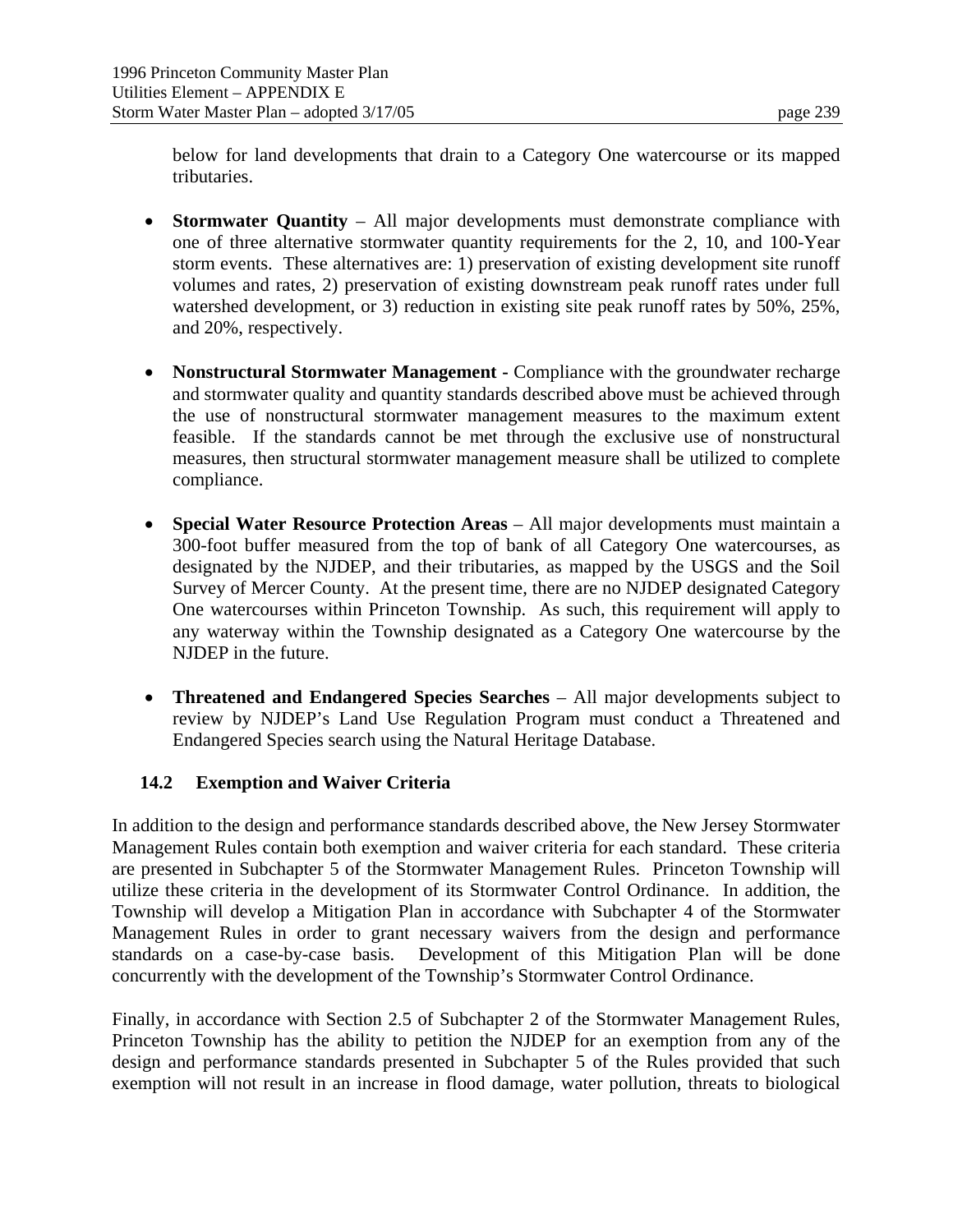integrity, or constitute a threat to public safety. The Township may utilize this petition process if necessary during the development of its Stormwater Control Ordinance.

## **14.3 Maintenance Requirements**

In order to ensure the proper functioning and operation of all structural and nonstructural stormwater management measures, Princeton Township will require that maintenance plans be developed for all such measures incorporated into the design of major land developments. All maintenance plans shall meet the requirements specified in Section 5.8 of Subchapter 5 of the Stormwater Management Rules. The Township will also utilize the maintenance plan recommendations and references contained in the NJDEP Stormwater Best Management Practices Manual. Final maintenance plan requirements will be included in the Township's Stormwater Control Ordinance and also be applied to any stormwater management measure included in a major development activity by the Township.

According to the maintenance plan requirements contained in the Stormwater Management Rules, all stormwater management measure maintenance plans must contain:

- Specific preventative and corrective maintenance tasks and schedules.
- Cost estimates including the estimated costs of sediment, debris, and trash removal.
- The name, address, and telephone number of those responsible for maintenance.

In addition, the maintenance plan must guarantee that preventative and corrective maintenance will be performed to maintain the function of the stormwater management measure, including (where appropriate) structural repairs and replacements; sediment, debris, and trash removal; restoration of eroded areas; snow and ice removal; fence repair and replacement; restoration of vegetation; and repair and replacement of non-vegetated linings.

# **14.4 Safety Standards**

In order to protect the safety of maintenance and inspection personnel and the general public, Princeton Township will develop safety standards for the proper design and operation of new structural stormwater management measures utilized at major land developments. These standards will be included in the Township's Stormwater Control Ordinance and also be applied to any structural stormwater management measure included in a major development activity by the Township. At a minimum, these safety standards will be based upon the safety standards for stormwater management basins contained in Subchapter 6 of the Stormwater Management Rules. The Township may adopt additional and/or more stringent standards as necessary in order to provide an appropriate level of safety at such stormwater management measures.

# **15.0 Stormwater Management Measures**

In order to meet the design and performance standards for major land developments described in Subchapter 5 of the Stormwater Management Rules, Princeton Township will allow the utilization of a range of nonstructural and structural stormwater management measures. In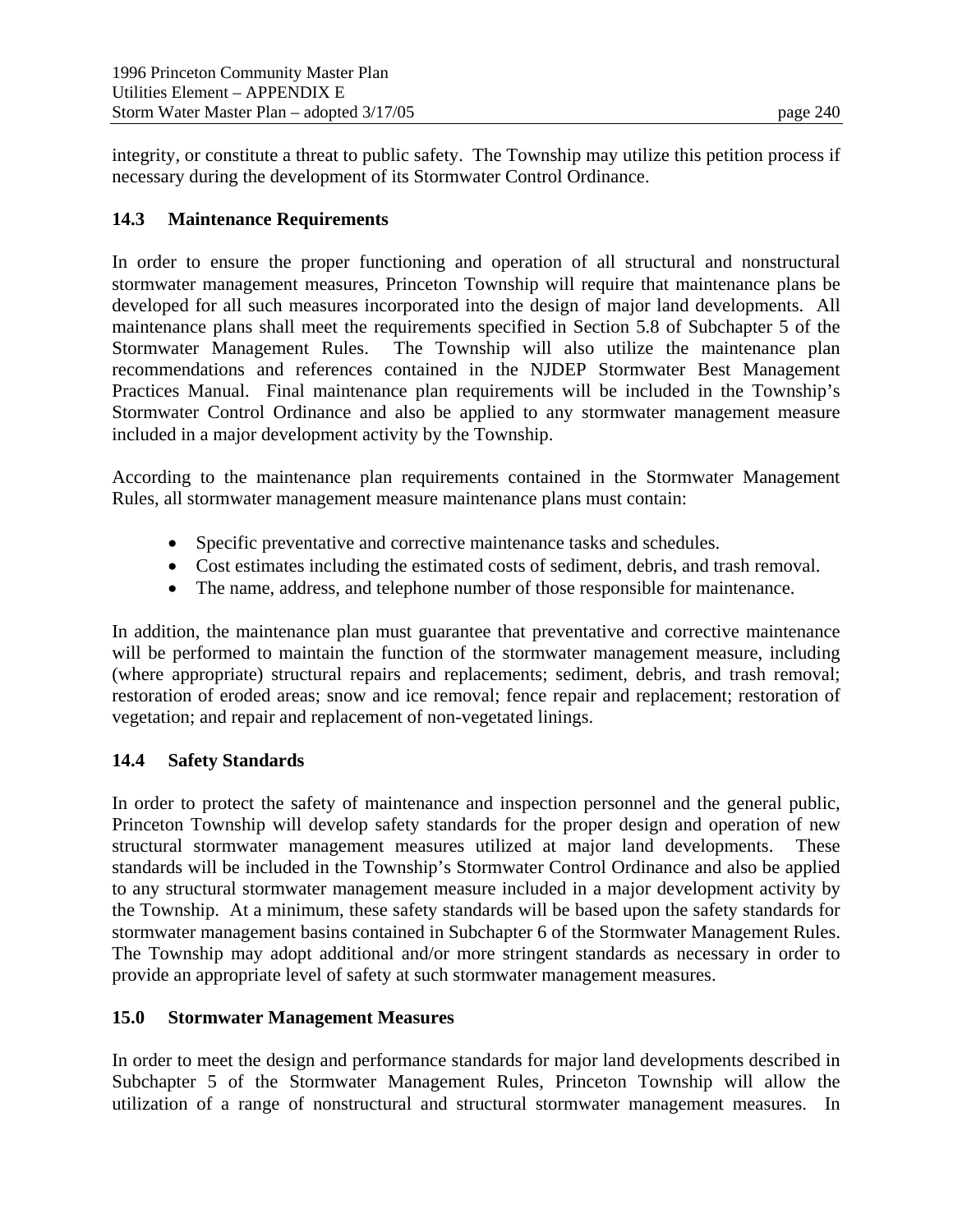general, the design, construction, and maintenance of these measures, which are also known as Best Management Practices or BMPs, will be based upon the guidance provided by the current version of the NJDEP *Stormwater Best Management Practices Manual*. In particular, the guidance provided Chapter Two of the Manual will be used for nonstructural stormwater management measures and the guidance provided in Chapter Nine of the Manual will be used for structural stormwater management measures.

As a result, the NJDEP *Stormwater Best Management Practices Manual* is incorporated by reference into the Princeton Township Municipal Stormwater Management Plan.

## **16.0 Mitigation Plan**

As noted above in **14.2 – Exemption and Waiver Criteria**, Princeton Township will utilize the waiver criteria contained in Subchapter 5 of the Stormwater Management Rules to develop a Mitigation Plan in order to grant necessary waivers from the design and performance standards at major land developments on a case-by-case basis. Development of this Mitigation Plan will be done concurrently with the development of the Township's Stormwater Control Ordinance and will be based upon the Mitigation Plan requirements contained in Subchapter 4 of the Stormwater Management Rules.

### **17.0 Build-Out and Pollutant Load Analysis**

In accordance with the Municipal Stormwater Management Plan requirements in Subchapter 4 of the Stormwater Management Rules, Princeton Township will perform a Build-Out and Pollutant Load Analysis of the Township if it is determined that there is at least one square mile of developable land remaining in the Township. This analysis will be based upon current Township zoning and will use appropriate land use data and pollutant load models. This analysis will be completed by February 2, 2006 in accordance with the Municipal Stormwater Management Plan requirements of the Stormwater Management Rules. Upon completion of the Build-Out and Pollutant Load Analysis, appropriate revisions to the Princeton Township Municipal Stormwater Management Plan will be made to incorporate its results and recommendations.

### **18.0 Master Plan Evaluation**

In accordance with the Municipal Stormwater Management Plan requirements in Subchapter 4 of the Stormwater Management Rules, Princeton Township will evaluate the extent to which its Master Plan, official map, land use ordinances, and construction standards implement the nonstructural stormwater management strategies described in Subchapter 5 of the Rules. Based upon this evaluation, appropriate revisions to these documents and standards will be made to eliminate conflicts to the maximum extent feasible. This evaluation will be performed if it is determined that there is at least one square mile of developable land remaining in the Township. This analysis will be completed by February 2, 2006 in accordance with the Municipal Stormwater Management Plan requirements of the Stormwater Management Rules. Upon completion of the Master Plan evaluation, appropriate revisions to the Princeton Township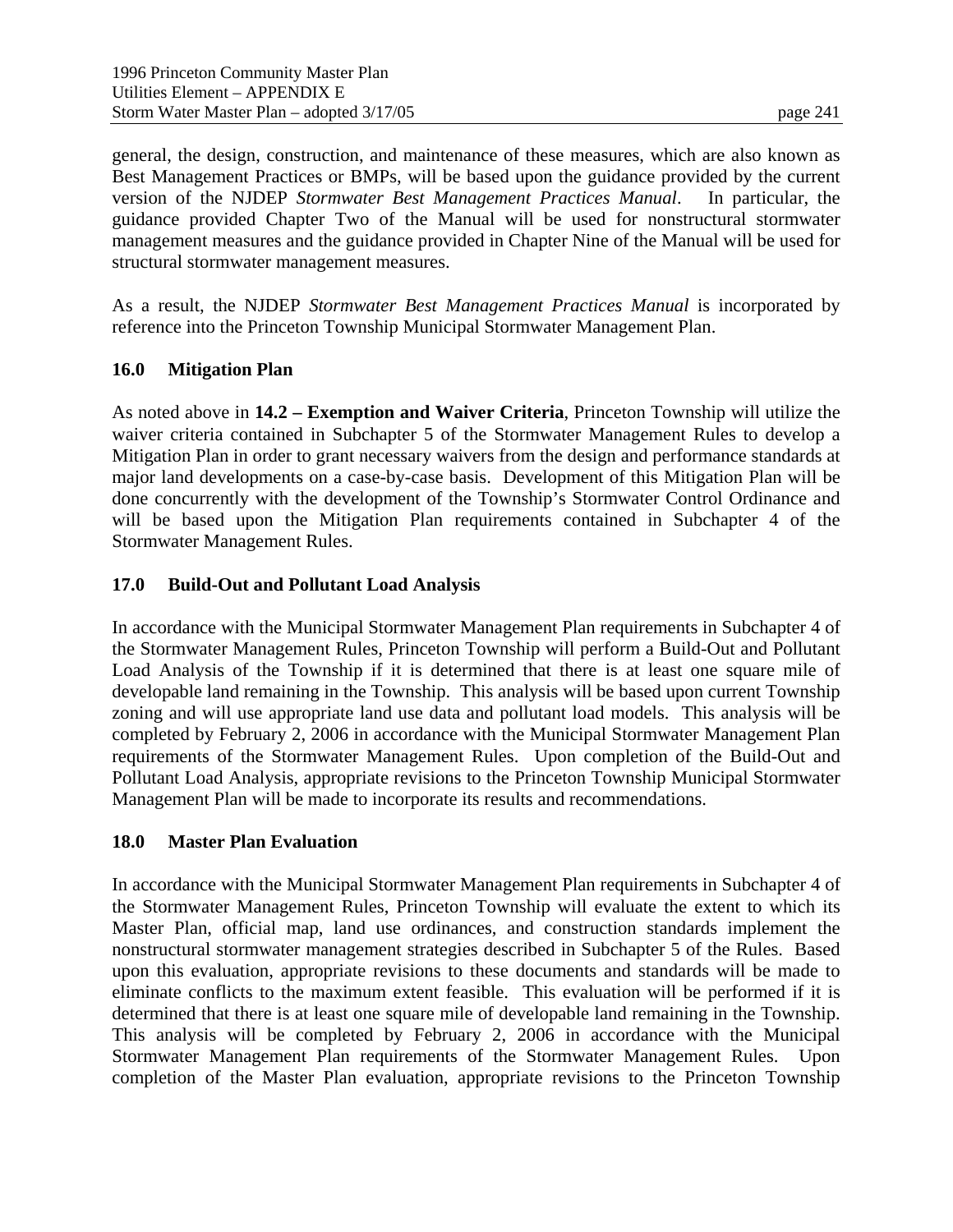Municipal Stormwater Management Plan will be made to incorporate its results and recommendations.

### **19.0 Recommended Stormwater Control Ordinance**

A copy of a recommended Stormwater Control Ordinance follows this appendix. This recommended ordinance is based upon the model ordinance contained in the NJDEP Stormwater Best Management Practices Manual. This model ordinance will serve as the basis for the final Stormwater Control Ordinance to be developed and adopted by the Township. Such adoption will occur within twelve months of the original adoption of this Plan.

#### **20.0 Achievement of NJDEP Stormwater Management Planning Goals**

In accordance with the Municipal Stormwater Management Plan requirements in Subchapter 4 of the Stormwater Management Rules, the Princeton Township Municipal Stormwater Management Plan must demonstrate achievement of the general goals for stormwater management planning specified in Subchapter 2 of the Rules. These goals were previously discussed above in **12.0 - Princeton Township Municipal Stormwater Management Plan Goals**. The following summary has been prepared to demonstrate how the Plan achieves these goals.

- **GOAL: Reduce flood damage, including damage to life and property** By requiring all major land developments to meet the stormwater quantity design and performance standards in Subchapter 5 of the Stormwater Management Rules, the Princeton Township Municipal Stormwater Management Plan will reduce flood damage. In addition, the Plan will require mitigation measures for major developments that cannot strictly comply with the stormwater quantity design and performance standards in the Township's Stormwater Control Ordinance or the Residential Site Improvement Standards. Retrofits to existing stormwater collection systems and stormwater quantity management measures mandated by the Mitigation Plan will also reduce existing flood damage.
- **GOAL: Minimize, to the extent practical, any increase in stormwater runoff from any new development** – By requiring the use of nonstructural stormwater management measures, the Princeton Township Municipal Stormwater Management Plan will minimize the increase in stormwater runoff from new major land developments. Additionally, requiring compliance with the stormwater quantity standards described above will further decrease the potential for stormwater runoff increases from new land developments in the Township.
- **GOAL: Reduce soil erosion from any development or construction project** The Princeton Township Municipal Stormwater Management Plan requires that the *Soil Erosion and Sediment Control Standards in New Jersey* be followed for all major development projects. In addition, the Township also presently requires compliance with these standards for all projects that disturb at least 5,000 square feet of land.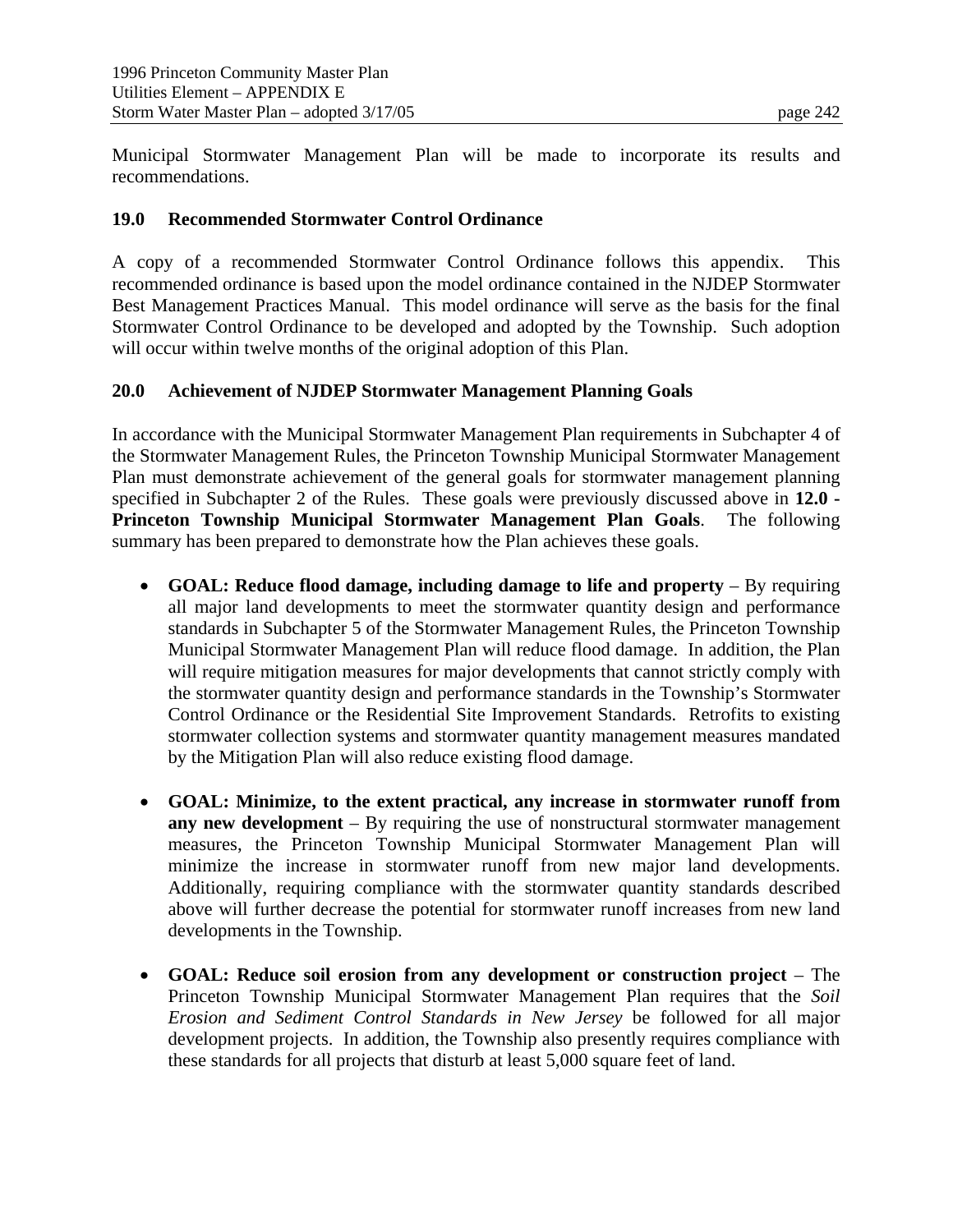- **GOAL: Assure the adequacy of existing and proposed culverts and bridges, and other in-stream structures** – By requiring all major land developments to meet the stormwater quantity design and performance standards in Subchapter 5 of the Stormwater Management Rules either directly or through appropriate mitigation measures, the Princeton Township Municipal Stormwater Management Plan will help assure the adequacy of existing and proposed culverts, bridges, and other in-stream structures.
- **GOAL: Maintain groundwater recharge**  By requiring all major land developments to meet the groundwater recharge design and performance standards in Subchapter 5 of the Stormwater Management Rules either directly or through appropriate mitigation measures analyses, the Princeton Township Municipal Stormwater Management Plan will help maintain groundwater recharge in the Township.
- **GOAL: Prevent, to the greatest extent feasible, an increase in NPS pollution**  By requiring all major land developments to meet the stormwater quality design and performance standards in Subchapter 5 of the Stormwater Management Rules either directly or through appropriate mitigation measures analyses, the Princeton Township Municipal Stormwater Management Plan will help prevent an increase in NPS pollution in the Township. These results will be enhanced through the maximum practical use of nonstructural stormwater management measures at such developments.
- **GOAL: Maintain the integrity of stream channels for their biological functions, as well as for drainage** – By requiring all major land developments to meet the groundwater recharge and stormwater quality and quantity design and performance standards in Subchapter 5 of the Stormwater Management Rules either directly or through appropriate mitigation measures analyses, the Princeton Township Municipal Stormwater Management Plan will help maintain the biological integrity of stream channels in the Township. These results will be enhanced through the maximum practical use of nonstructural stormwater management measures at such developments.
- **GOAL: Minimize pollutants in stormwater runoff from new and existing development in order to restore, enhance and maintain the chemical, physical, and biological integrity of the waters of the State, to protect public health, to safeguard fish and aquatic life and scenic and ecological values, and to enhance the domestic, municipal, recreational, industrial and other uses of water** - By requiring all major land developments to meet the groundwater recharge and stormwater quality and quantity design and performance standards in Subchapter 5 of the Stormwater Management Rules either directly or through appropriate mitigation measures analyses, the Princeton Township Municipal Stormwater Management Plan will help achieve these multiple goals in waterways in the Township. These results will be enhanced through the maximum practical use of nonstructural stormwater management measures at such developments.
- **GOAL: Protect public safety through the proper design and operation of stormwater management basins –** By requiring the design of structural stormwater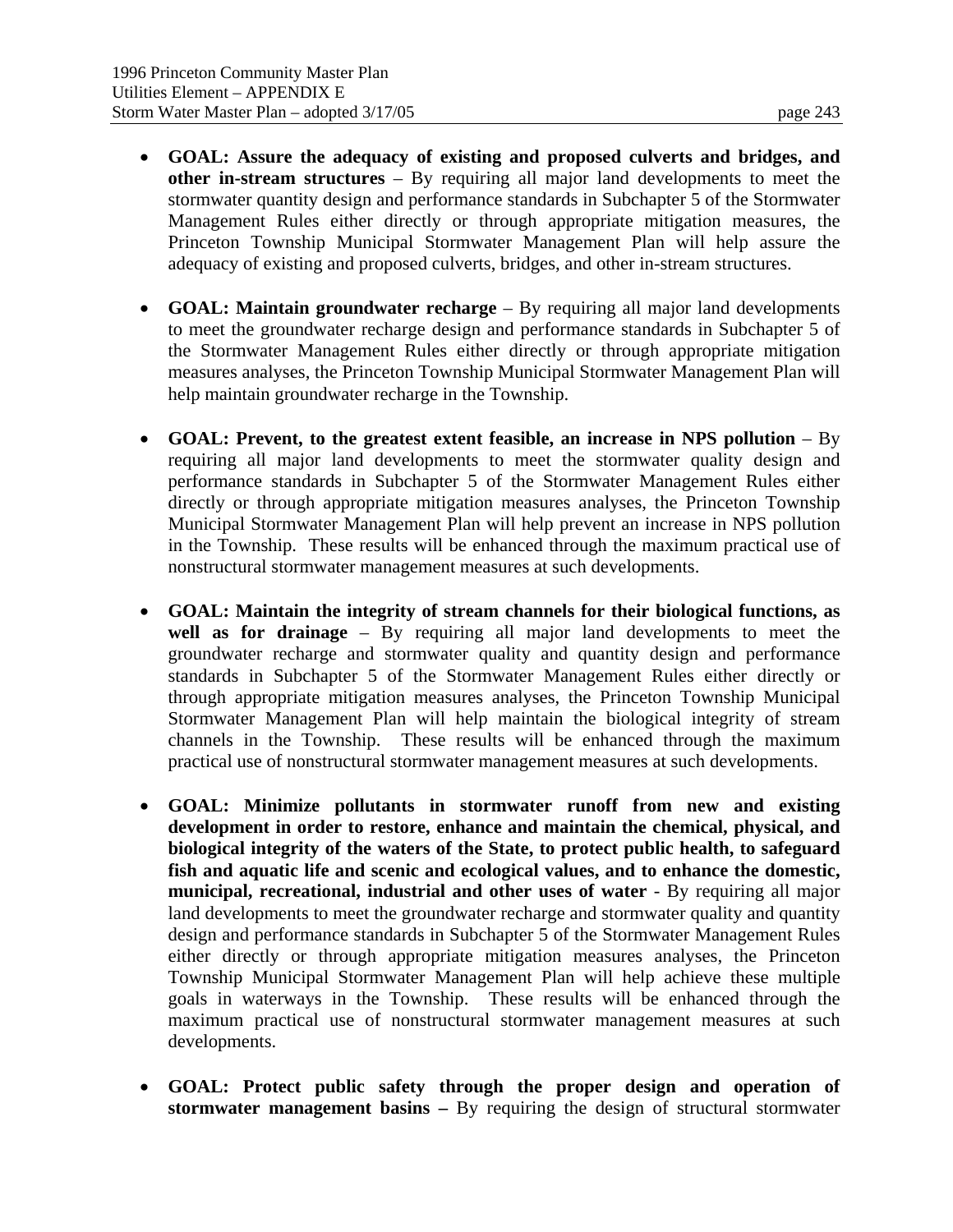management facilities at major land developments to comply with the safety standards in Subchapter 6 of the Stormwater Management Rules, the Princeton Township Municipal Stormwater Management Plan will protect the safety of inspection and maintenance personnel and members of the general public.

### **21.0 Definitions**

The following definitions have been developed to supplement those contained in the New Jersey Stormwater Management Rules.

**"Agricultural development"** means land uses normally associated with the production of food, fiber and livestock for sale. Such uses do not include the development of land for the processing or sale of food and the manufacturer of agriculturally related products.

**"Best Management Practices (BMPs)"** are defined as any program, process, location criteria, operating method, measure or device that controls, prevents, removes, or reduces pollution.

**"Category One (C1) Waters"** means Waters of the State, including unnamed waterways that appear on Soil Survey and USGS Topographic Quadrangle within the same HUC 14 watershed, designated in NJAC 7:9B-1.15 (c) through (h) for purposes of implementing the anti-degradation policies set forth at NJAC 7:9B-1.5(d) for protection from measurable changes in water quality characteristics because of their clarity, color, scenic setting, other characteristics of aesthetic value, exceptional ecological significance, exceptional recreational significance, exceptional water supply significance, or exceptional fisheries resources(s).

**"Development"** includes the division of a parcel of land into two or more parcels, the construction, reconstruction, conversion, structural alteration, relocation or enlargement of any building or structure, any mining excavation or landfill, and any use or change in the use of any building or other structure, or land or extension of use of land. In the case of development on agricultural land, development means: any activity that requires a State permit; any activity reviewed by the County Agricultural Boards (CAB) and the State Agricultural Development Committee (SADC), and municipal review of any activity not exempted by the Right to Farm Act, N.J.S.A. 4:1C-1 et seq.

**"High pollutant loading areas"** are areas in industrial and commercial developments where solvents and/or petroleum products are loaded/unloaded, stored, or applied, areas where pesticides are loaded/unloaded or stored; areas where hazardous materials are expected to be present in greater than 'reportable quantities' as defined by the USEPA at 40 CFR 302.4; areas where recharge would be inconsistent with NJDEP approved remedial action work plan or landfill closure plan and areas with high risks for spills of toxic materials, such as gas stations and vehicle maintenance facilities.

**"Impervious surface"** means a surface that has been covered with a layer of material so that it is highly resistant to infiltration by water. Impervious surfaces include areas such as paved parking lots and concrete sidewalks.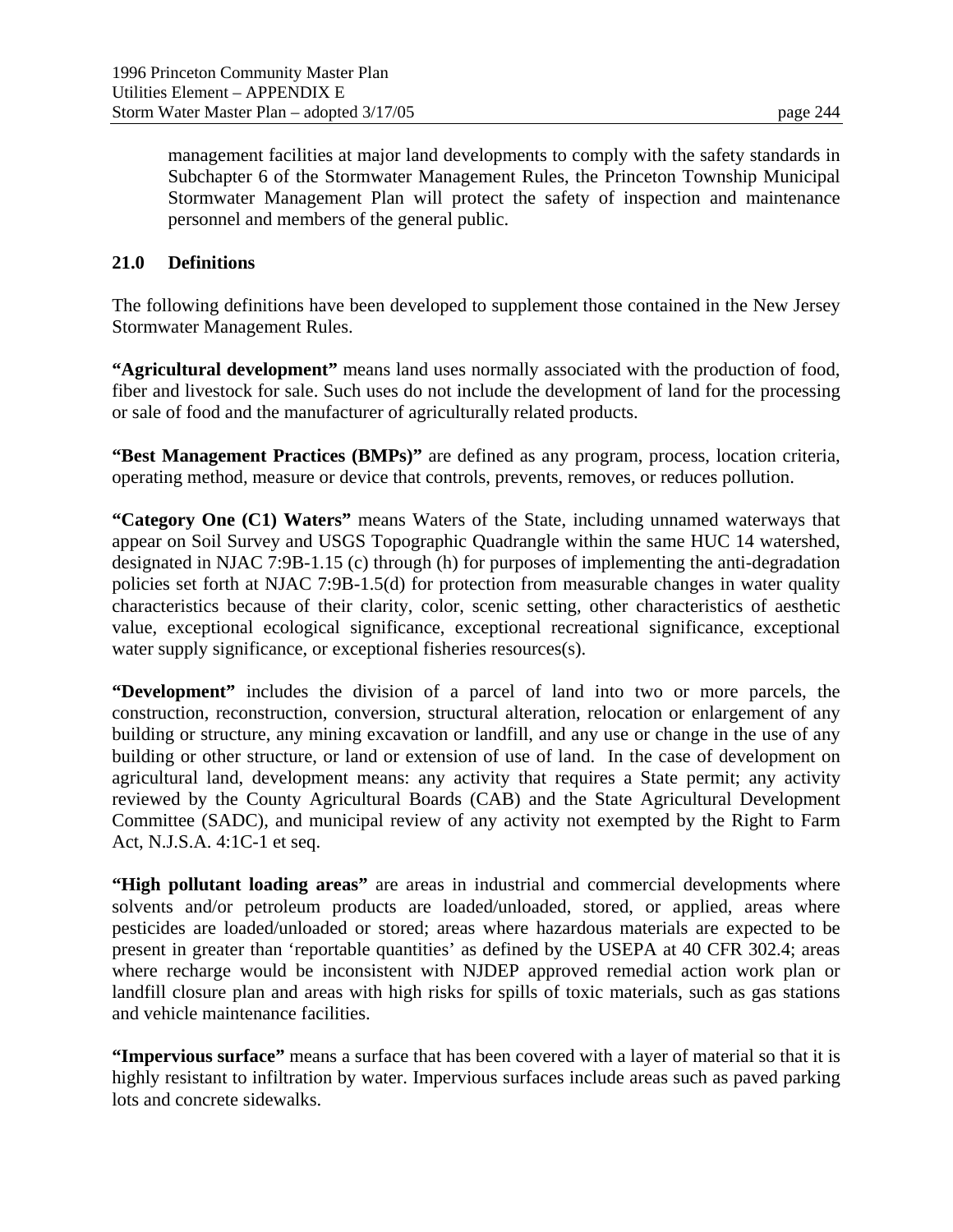**"Infiltration"** is the process by which water from precipitation seeps into the soil.

**"Low Impact Development (LID)"** attempts to replicate pre-development hydrology to reduce the impacts of development at a lot-level basis, treating rainwater where it falls by creating conditions that allow the water to infiltrate back into the ground. The primary goals of LID include greater infiltration of stormwater instead of regarding the water as disposable.

**"Major development"** includes those projects that disturb one (1) or more acres of land for the purposes of the Township regulations. Projects that increase impervious surfaces by 0.25 acres or more that are regulated by NJDEP are also considered major development. Disturbance includes the placement of impervious surface or exposure and/or movement of soil or bedrock or clearing, cutting, or removing of vegetation. Projects undertaken by any government agency which otherwise meet the definition of "major development" but which do not require approval under the Municipal Land Use Law, N.J.S.A. 40:55D-1 et seq., are also considered "major development."

**"Nonpoint source (NPS) pollution"** refers to all sources that cannot be identified as a point discharge. These include stormwater surface runoff and agricultural runoff, among others.

**"Pollutant"** means dredged spoil, solid waste, incinerator residue, sewage, garbage, sewage sludge, munitions, chemical wastes, biological materials, radioactive materials, heat, wrecked or discarded equipment, rock, sand, cellar dirt and industrial, municipal, and agricultural waste discharged into water.

**"Pollution"** refers to the man-made or man-induced alteration of the chemical, physical, biological, and radiological integrity of water.

**"Recharge"** means the amount of water from precipitation that infiltrates into the ground and moves below the root zone of surface vegetation.

**"Redevelopment"** refers to alterations that change the "footprint" of a site or building in such a way that result in the disturbance of one acre or more of land. The term is not intended to include such activities as exterior remodeling, which would not be expected to cause adverse stormwater quality impacts and offer no new opportunity for stormwater controls. The NJDEP does not consider pavement resurfacing projects that do not disturb the underlying or surrounding soil, remove surrounding vegetation, or increase the area of impervious surface to be "redevelopment projects."

**"Riparian"** means an area of land or water within or adjacent to a surface water body.

**"Source material"** means any material(s) or machinery, located at an industrial facility that is directly or indirectly related to process, manufacturing or other industrial activities, which could be a source of pollutants in any industrial stormwater discharge to groundwater. Source materials include, but are not limited to, raw materials; intermediate products; final products; waste materials; by-products; industrial machinery and fuels, and lubricants, solvents, and detergents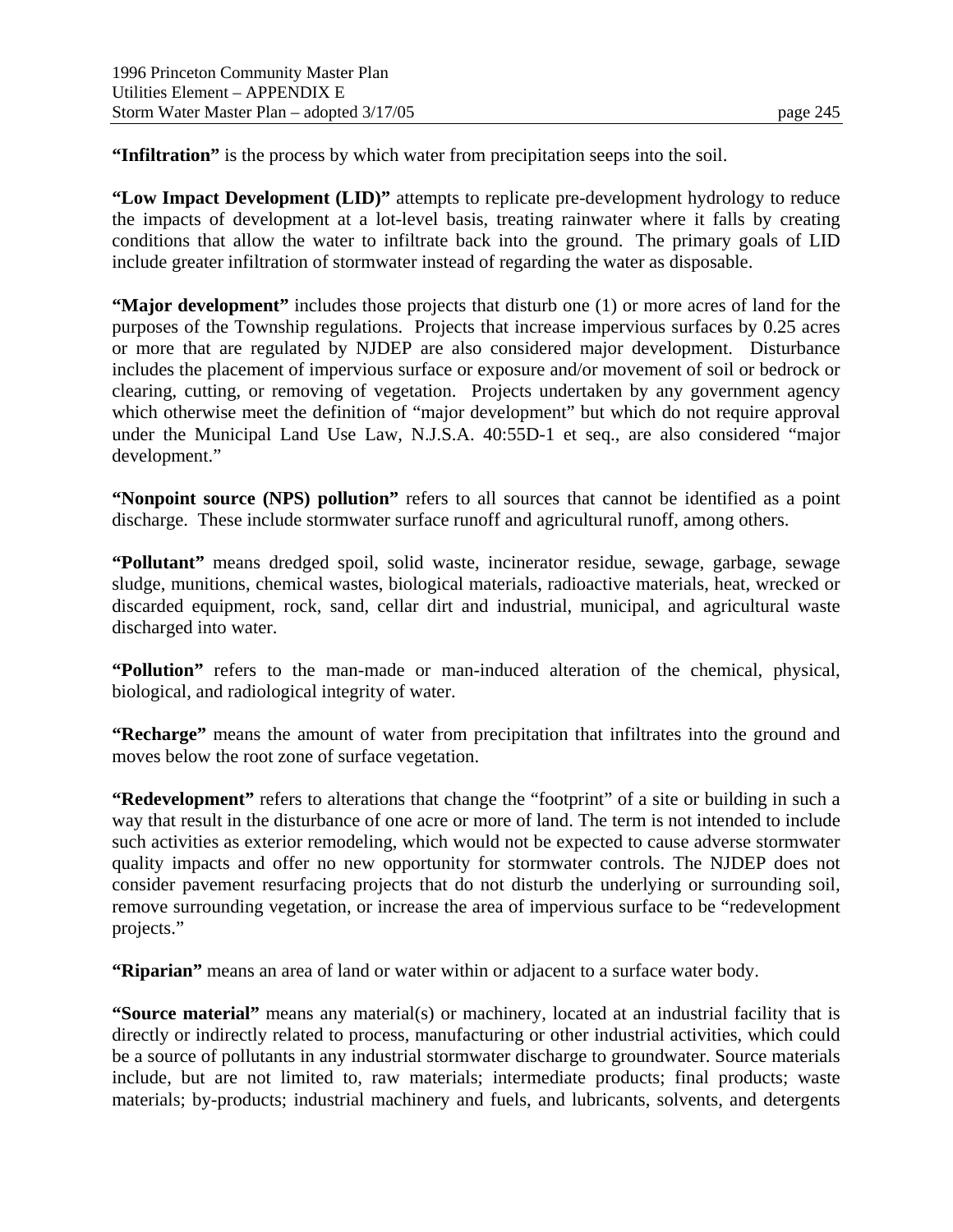that are related to process, manufacturing, or other industrial activities that are exposed to stormwater.

**"Stormwater"** means water resulting from precipitation (including rain and snow) that runs off the land's surface, is transmitted to the subsurface, or is captured by separate storm sewers or other sewage or drainage facilities, or conveyed by snow removal equipment.

**"Stormwater runoff"** means that portion of water from precipitation that flows across the surface of the ground.

**"Threatened and Endangered Species"** include the following: Endangered Species are those whose prospects for survival in New Jersey are in immediate danger because of a loss or change in habitat, over-exploitation, predation, competition, disease, disturbance or contamination. Assistance is needed to prevent future extinction in New Jersey. Threatened Species are those who may become endangered if conditions surrounding them begin to or continue to deteriorate.

**"Time of Concentration (TC)"** is defined as the time it takes for runoff to travel from the hydraulically most distant point of the drainage area to the point of interest within a watershed.

**"Total Maximum Daily Load (TMDL)"** is the amount of a pollutant that can be accepted by a waterbody without causing an exceedance of water quality standards or interfering with the ability to use a waterbody for one or more of its designated uses. The allowable load is allocated to the various sources of the pollutant, such as stormwater and wastewater discharges, which require a NJPDES permit to discharge, and NPS, which includes stormwater runoff from agricultural areas and residential areas, along with a margin of safety. Provisions may also be made for future sources in the form of reserve capacity. An implementation plan is developed to identify how the various sources will be reduced to the designated allocations. Implementation strategies may include improved stormwater treatment plants, adoption of ordinances, reforestation of stream corridors, retrofitting stormwater systems, and other BMPs.

**"Total Suspended Solids (TSS)"** refers to particles that are suspended in water. Suspended solids in water reduce light penetration in the water column, can clog the gills of fish and invertebrates, and are often associated with toxic contaminants because organics and metals tend to bind to particles. TSS is differentiated from total dissolved solids (TDS) by a standardized filtration process with the dissolved portion passing through the filter.

**"Water Quality Design Storm"** refers to the rainfall event used to analyze and design structural and nonstructural stormwater quality measures (also known as BMPs). As described in the Stormwater Management Rules, the Water Quality Design Storm follows a nonlinear pattern and has a total rainfall depth of 1.25 inches and a total duration of two hours.

**"Wellhead protection areas (WHPAs)"** in New Jersey are mapped areas calculated around a Public Community Water Supply well in New Jersey and are defined as that portion of an aquifer that contributes water to a well over a specified time interval.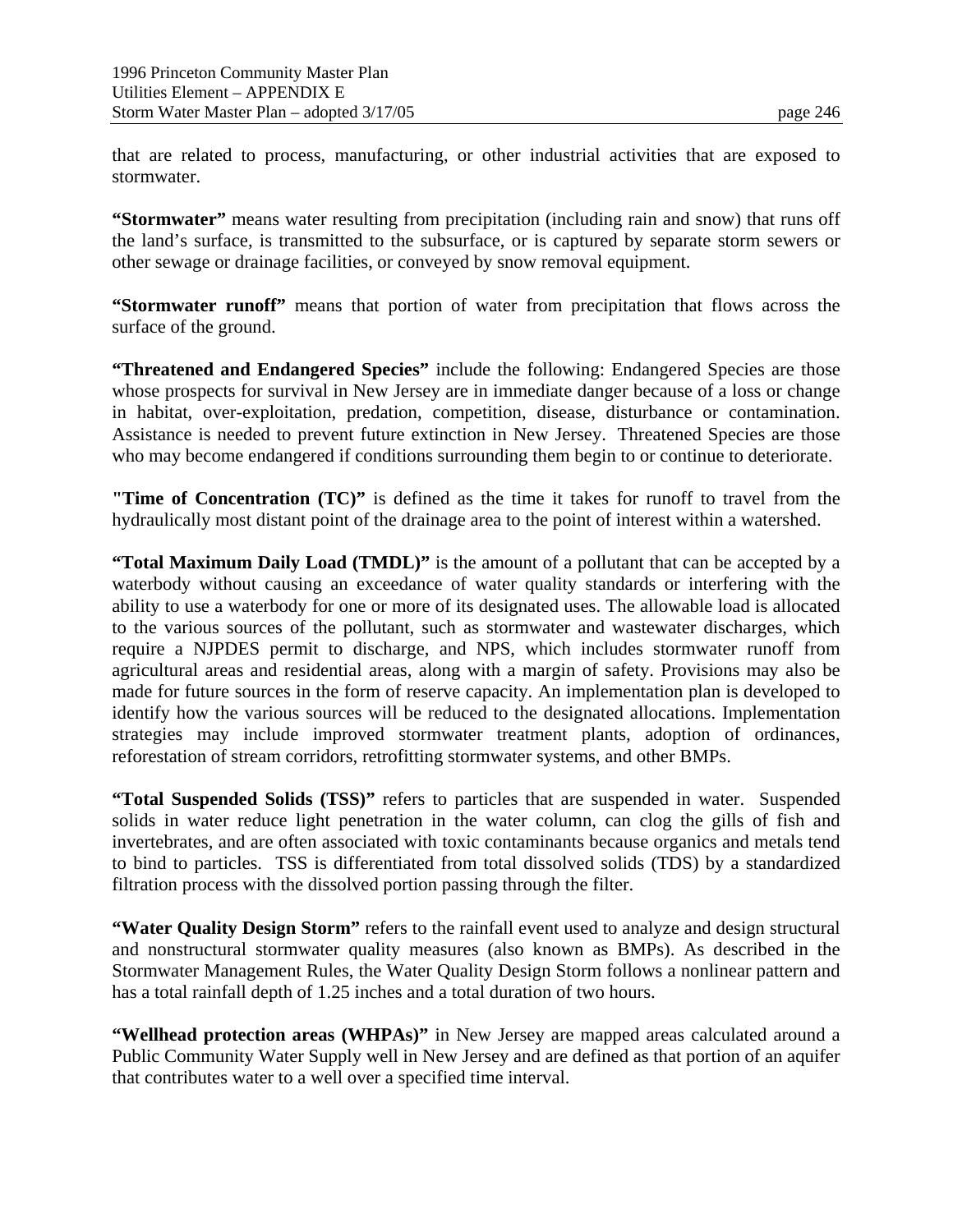#### **22.0 References**

New Jersey Administrative Code (NJAC) 7:8 - Stormwater Management Rules. Adopted February 2, 2004.

New Jersey Administrative Code (NJAC) 7:14A - Municipal Stormwater Regulations. Adopted February 2, 2004.

New Jersey Department of Environmental Protection. *New Jersey 2004 Integrated Water Quality Monitoring and Assessment Report* (*includes 305 (b) Report & 303(d) List)*. June 2004.

New Jersey Department of Environmental Protection. *New Jersey Stormwater Best Management Practices Manual*. April 2004.

New Jersey Department of Environmental Protection. *Stormwater Management Rule Frequently Asked Questions*. Retrieved October 3, 2004 from NJDEP website: http://www.nj.gov/dep/watershedmgt/stormwaterfaqs.htm.

New Jersey Department of Environmental Protection. *NJPDES Stormwater Tier A General Permit No. NJ0141852*. Issued February 2, 2004.

New Jersey Department of Environmental Protection. *Tier A Municipal Stormwater Guidance Document – NJPDES General Permit No. NJ0141852*. April 2004.

New Jersey State Soil Conservation Committee*. Standards for Soil Erosion and Sediment Control in New Jersey*. July 1999.

Township of Princeton. *Flood Mitigation Plan Final Draft*. February 2005.

United States Department of Agriculture. *Soil Survey of Mercer County, New Jersey*. January 1972.